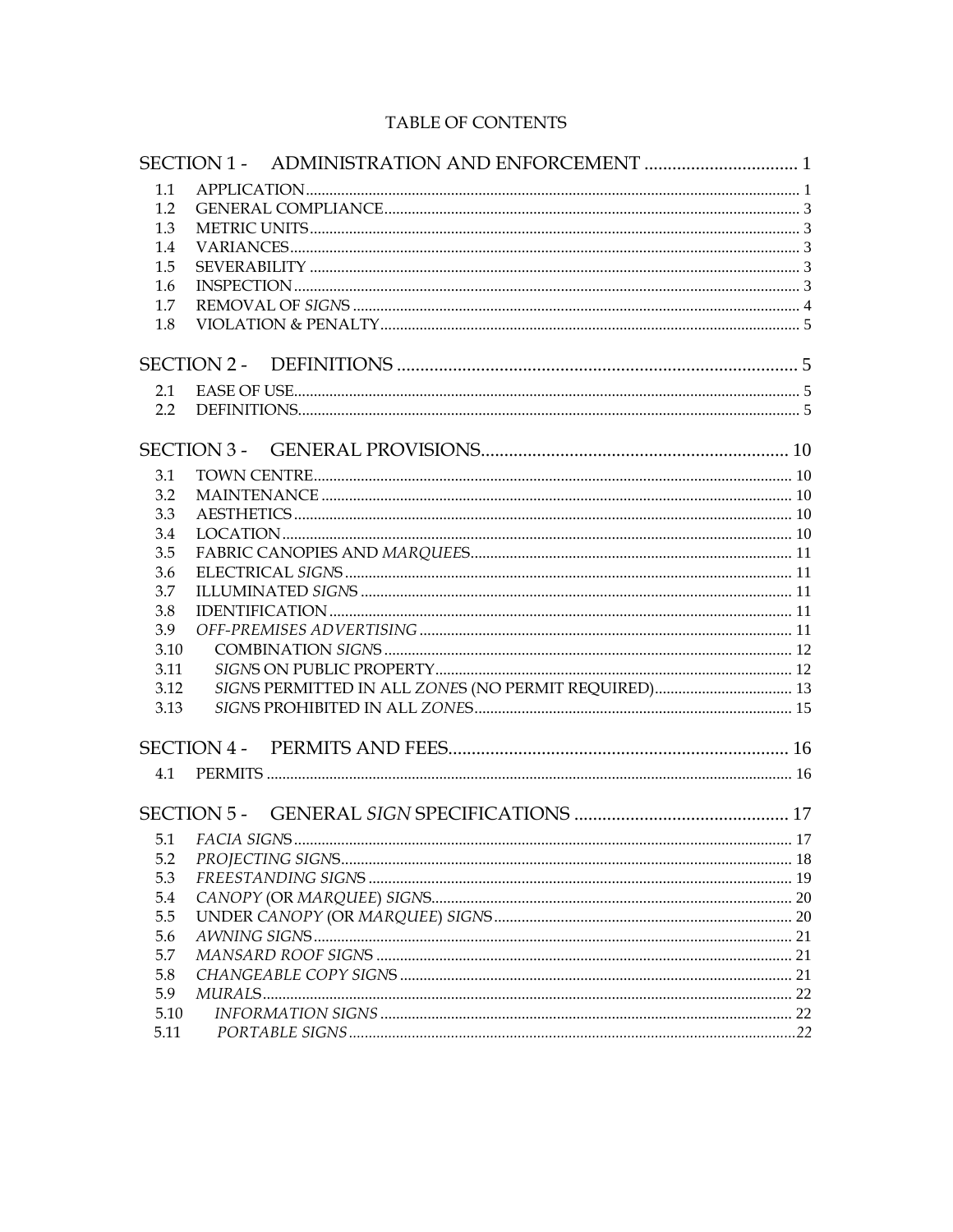| 6.1  |  |
|------|--|
| 6.2  |  |
| 6.3  |  |
| 6.4  |  |
| 6.5  |  |
| 6.6  |  |
| 6.7  |  |
| 6.8  |  |
| 6.9  |  |
| 6.10 |  |
| 6.11 |  |
| 6.12 |  |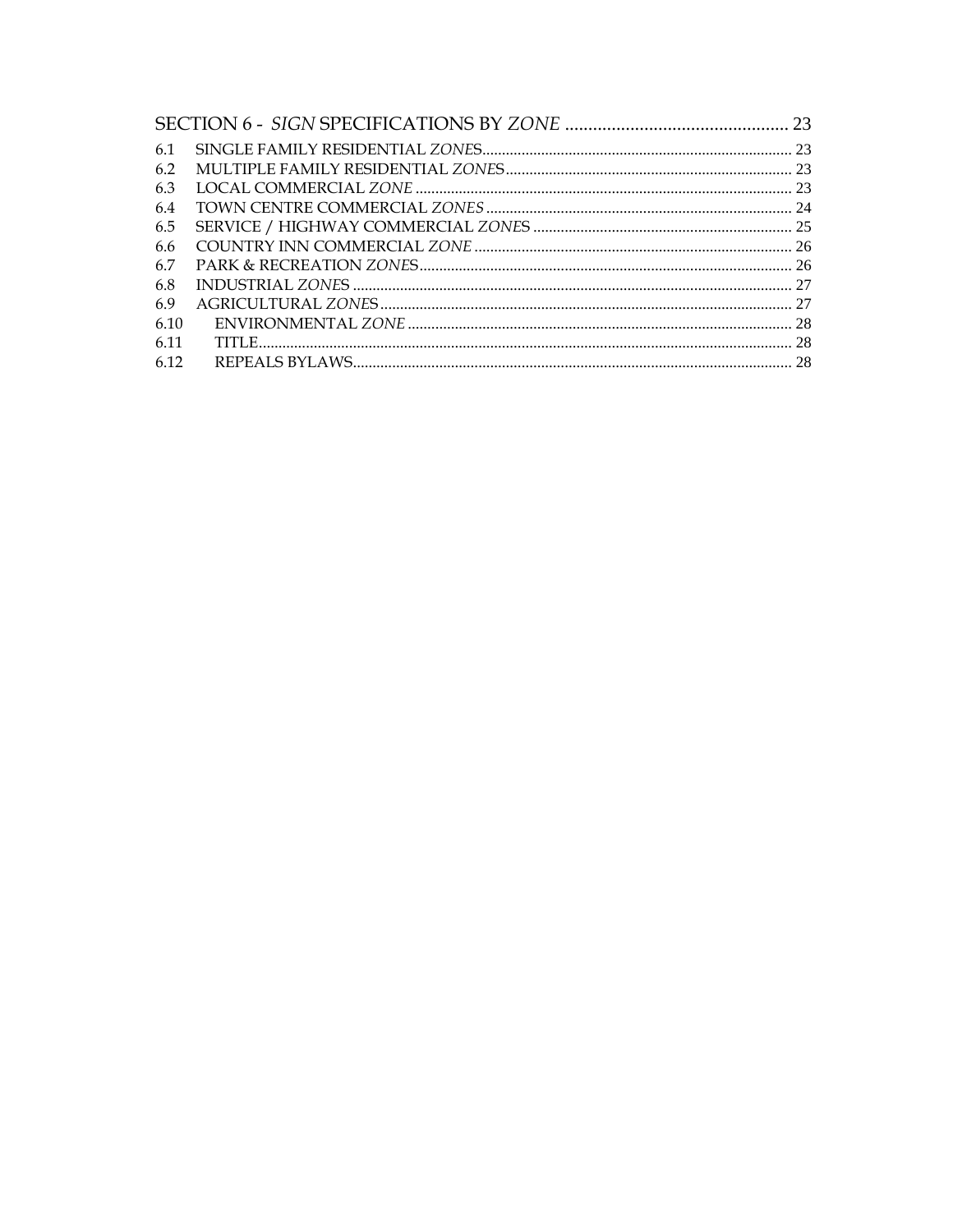### *CITY* **OF SALMON ARM**

#### **BYLAW NO. 2880**

## <span id="page-2-0"></span>**A bylaw to regulate the number, size, type, form, appearance and location of** *sign***s in the** *City* **of Salmon Arm.**

WHEREAS pursuant to Section 908 of the *Municipal Act*, R.S.B.C. 1996, c.323, *Council* may, by bylaw, regulate the number, size, type, form, appearance and location of any *sign*s;

AND WHEREAS pursuant to Section 543 of the *Municipal Act,* R.S.B.C. 1996, c.323, *Council* may regulate or prohibit the erection, placing, alteration, maintenance, demolition and removal of *sign*s;

AND WHEREAS it is deemed desirable:

- 1. To encourage *sign*age that is compatible with surroundings, appropriate to the activity that displays it, expressive of the identity of individuals and the community as a whole, and legible in the circumstances in which it is seen;
- 2. To protect the public from the effects of *sign*s that conflict with *sign*s and lights erected for the direction of vehicular and pedestrian traffic;
- 3. To protect the public from the dangers of *sign*s of inferior construction and from the nuisance or hazard arising from improperly sited *sign*s;
- 4. To protect various sectors of the *City* from the effects of *sign*s which may be inappropriate as to appearance, size, height, de*sign* and location;
- 5. To permit the proper identification of businesses within the *City* and to indicate to the extent permitted by this bylaw the types and trade names of goods and services manufactured or sold on or off the *premises*; and
- 6. To render the *Sign* Bylaw user friendly and to simplify the administration of the bylaw.

NOW THEREFORE the *Council* of the *City* of Salmon Arm, in open meeting assembled, enacts as follows:

#### **SECTION 1 - ADMINISTRATION AND ENFORCEMENT**

#### **1.1 APPLICATION**

.1 This bylaw is applicable to the erection, placement, display, alteration or movement of *sign*s on all property within the boundaries of the *City* of Salmon Arm.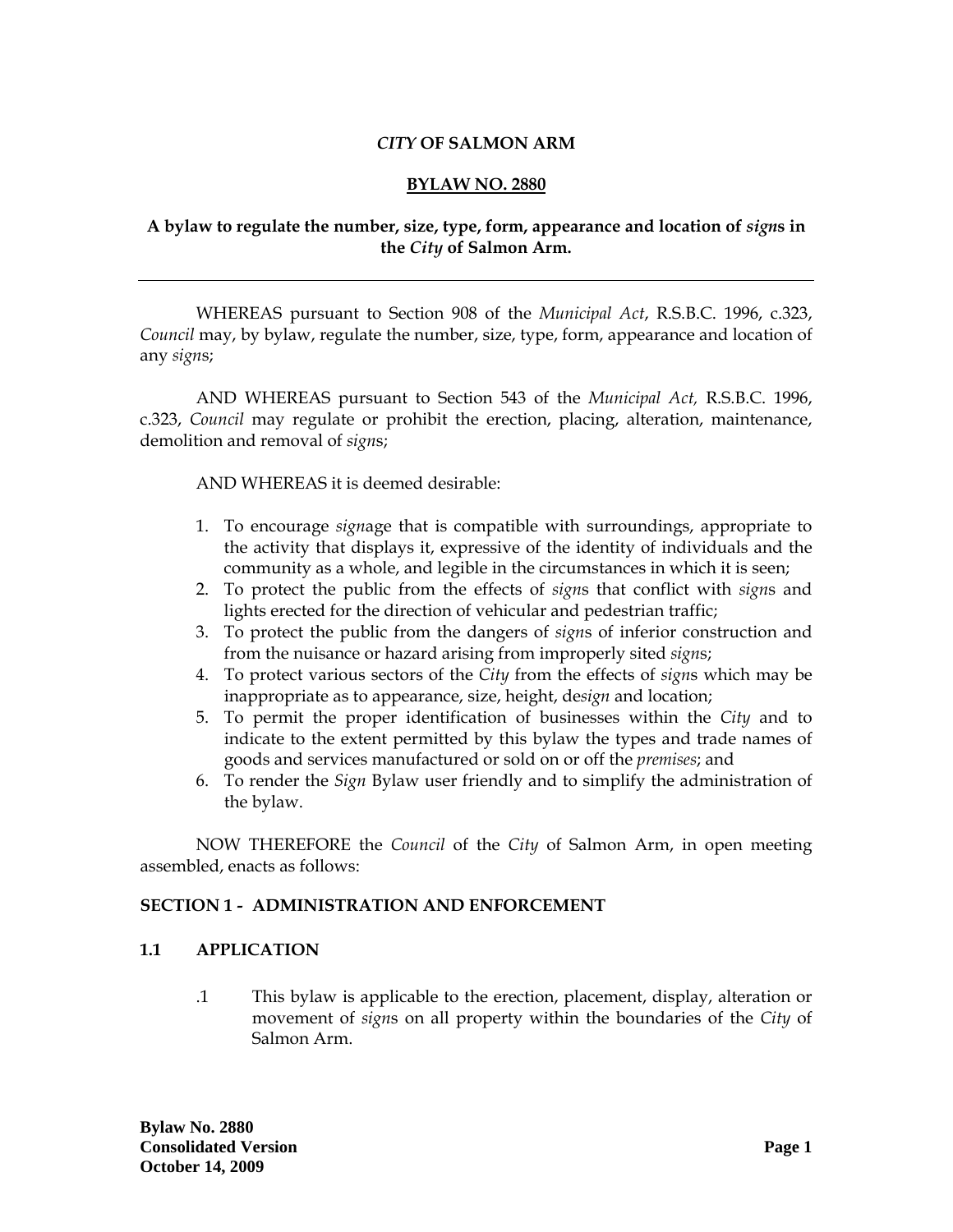- .2 This bylaw does not apply to:
	- a) *Sign*s located inside a building and not intended to be visible from any *street*;
	- b) *Sign*s on or over *City street*s for the control of traffic and parking, or for *street* names or directions authorized with the express consent of the *Director of Operations* in accordance with the provisions of the *City* of Salmon Arm Traffic Bylaw;
	- c) *Street* decorations authorized by the *Director of Operations*;
	- d) Public notices authorized by *City* Bylaws or Provincial or Federal legislation, except as set out in Section 3 of this bylaw;
	- e) *Sign*s authorized by the *City* in connection with other governmental agencies, community services and public conveniences, including *sign*s on bus benches, bus stop shelters or other similar structures;
	- f) Building addresses containing number and *street* only;
	- g) Name and/or address plates for private residences;
	- h) *Sign*s regulating private parking lots and no larger than 1.0 m2  $(10.8 \text{ ft}^2)$  in area;
	- i) Name and/or address plates for commercial use such as professional offices provided that such *sign*s shall not be larger than  $0.27 \text{ m}^2 (3.0 \text{ ft}^2)$  and limited to one  $(1)$  per business;
	- j) *Signs* located within the jurisdiction of the Ministry of Transportation and Highways; and

Explanatory Note: The Ministry of Transportation and Highways rights-of-way boundaries of the Trans Canada Highway #1 and Grinrod-Salmon Arm, Highway # 97B through Salmon Arm. Please contact the Ministry for additional information on *sign*age requirements within these rights-of-way.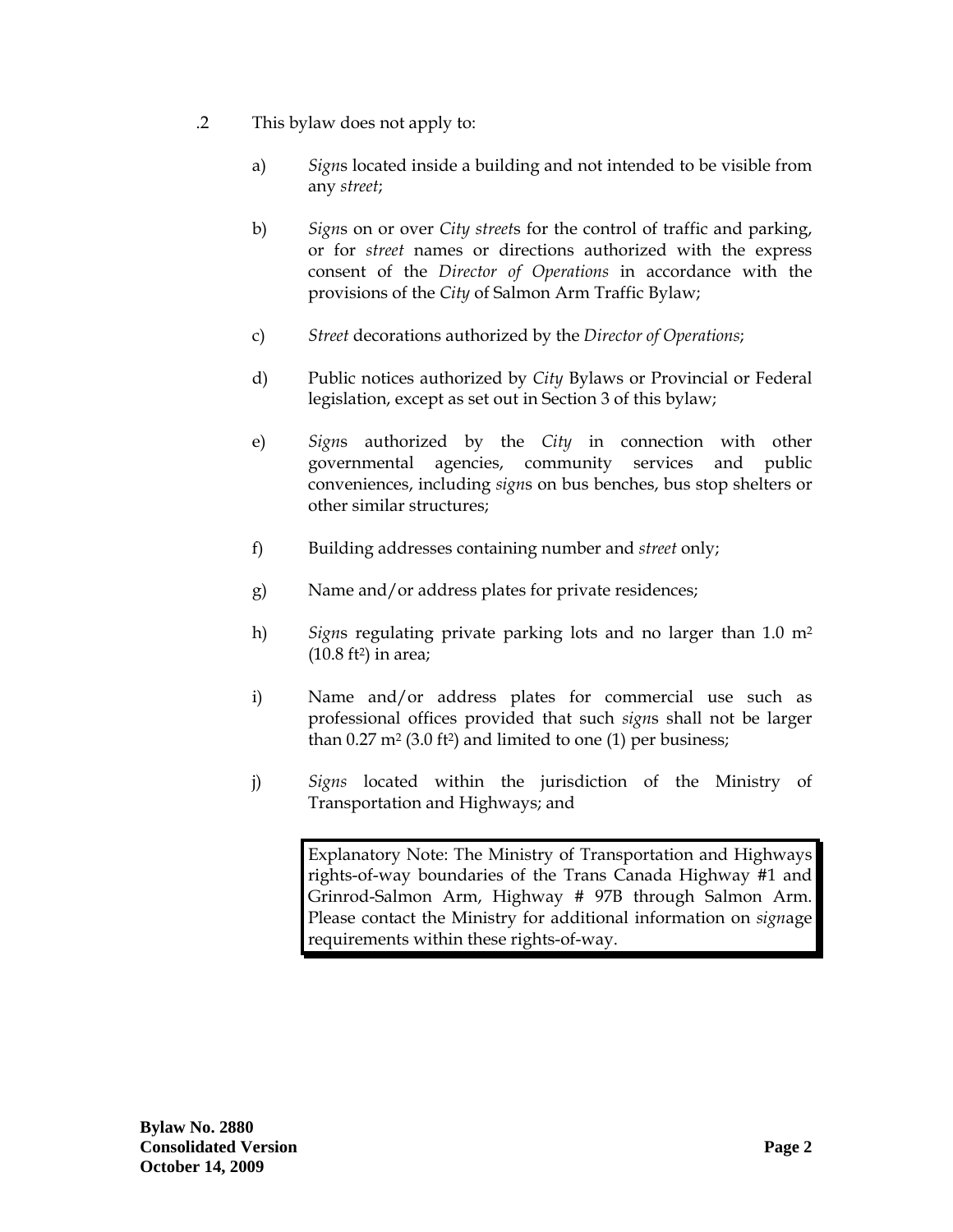<span id="page-4-0"></span>k) *Signs* located within the jurisdiction of any Indian Reserve.

Explanatory Note: A considerable portion of land within the *City* is under the jurisdiction of the Adams Lake and Neskonlith Bands and, pursuant to Federal legislation, is not regulated by *City* of Salmon Arm Bylaws.

### **1.2 GENERAL COMPLIANCE**

No *person* shall construct, place, erect, display, alter, repair or relocate any *sign*  which does not conform to and comply with the provisions set forth in this bylaw, except that normal maintenance of an existing legal, non-conforming *sign*  shall be permitted.

## **1.3 METRIC UNITS**

Metric units are used for all measurements in this Bylaw. The approximate equivalent of those units in commonly used units of Canada measure (feet, inches, etc.) are shown in brackets following each metric measurement, and such bracketed figures are included for convenience only and do not form part of this bylaw.

### **1.4 VARIANCES**

Variances to the provisions of this bylaw may be considered through the Development Permit and Development Variance Permit processes outlined in the *Municipal Act.*

### **1.5 SEVERABILITY**

If any provision of this bylaw is for any reason held to be invalid by any court of competent jurisdiction, such decision shall not affect the validity of the bylaw as a whole.

### **1.6 INSPECTION**

.1 Any employee of the *City* appointed to administer or enforce the provisions of this Bylaw is hereby authorized to enter at all reasonable times upon any property to ascertain whether the regulations and provisions herein contained are being or have been complied with. It shall be unlawful for any *person* to prevent or obstruct, or seek to prevent or obstruct, any official in or from the carrying out of an official duty under this bylaw.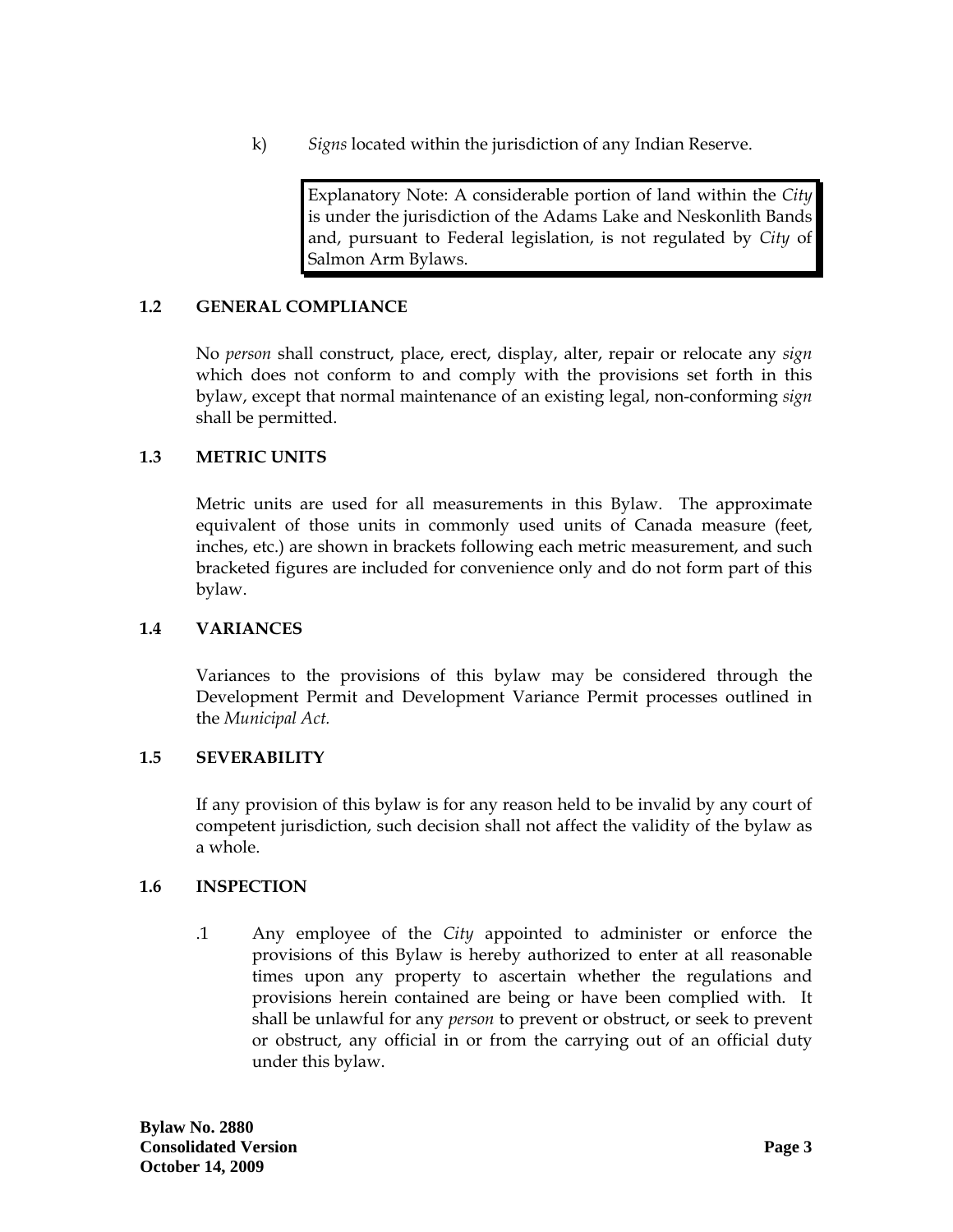<span id="page-5-0"></span>.2 Any employee of the *City* appointed to administer or enforce the provisions of this bylaw is hereby authorized to order the cessation, repair, alteration, correction or removal of any work or *sign* which is in contravention of the provisions of this Bylaw.

# **1.7 REMOVAL OF** *SIGN***S**

- .1 In the case of any *sign* erected in contravention of this bylaw, or which by reason of location, construction or deterioration, constitutes a hazard or nuisance in the opinion of the *Building Inspector* and/or the *Director of Operations*, the *Building Inspector* and/or the *Director of Operations* may, by written order, require such *sign* to be repaired or removed by the owner within a specified time limit.
- .2 When a *sign* remains in place after the activity, business, product or service the *sign* advertises is no longer conducted or available on the *premises* on which the *sign* is located, such *sign* is considered to have been abandoned, and the owner of the *premises* in question shall then remove the *sign* within thirty (30) days from the date of written notice by the *Building Inspector* to do so has been received. This shall be deemed to include *Abandoned Sign* structures and supports.
- .3 Should the property owner fail to comply with a removal order under Subsections 1.7.1 or 1.7.2, the *Building Inspector* and/or the *Director of Operations* is hereby empowered to remove and impound the *sign*. The *sign* shall not be released until the *City* has been reimbursed for all expenses incurred in its removal.
- .4 Any and all expenses incurred by the *City* in the removal of any *sign*  under Subsection 1.7.3 shall be payable forthwith by the owner of the said lands and *premises* upon which the *sign* was located, and failure to so pay forthwith shall render the said property to be liable for the payment thereof and such expenses shall be added to and become a part of the unpaid taxes at the end of any calendar year in which the said expenses remain unpaid.
- .5 The *City* shall not be responsible for any damage incurred to any *sign*, or to any building or property from which such *sign* is required to be removed under the terms of this Bylaw as a result of the removal of such *sign*.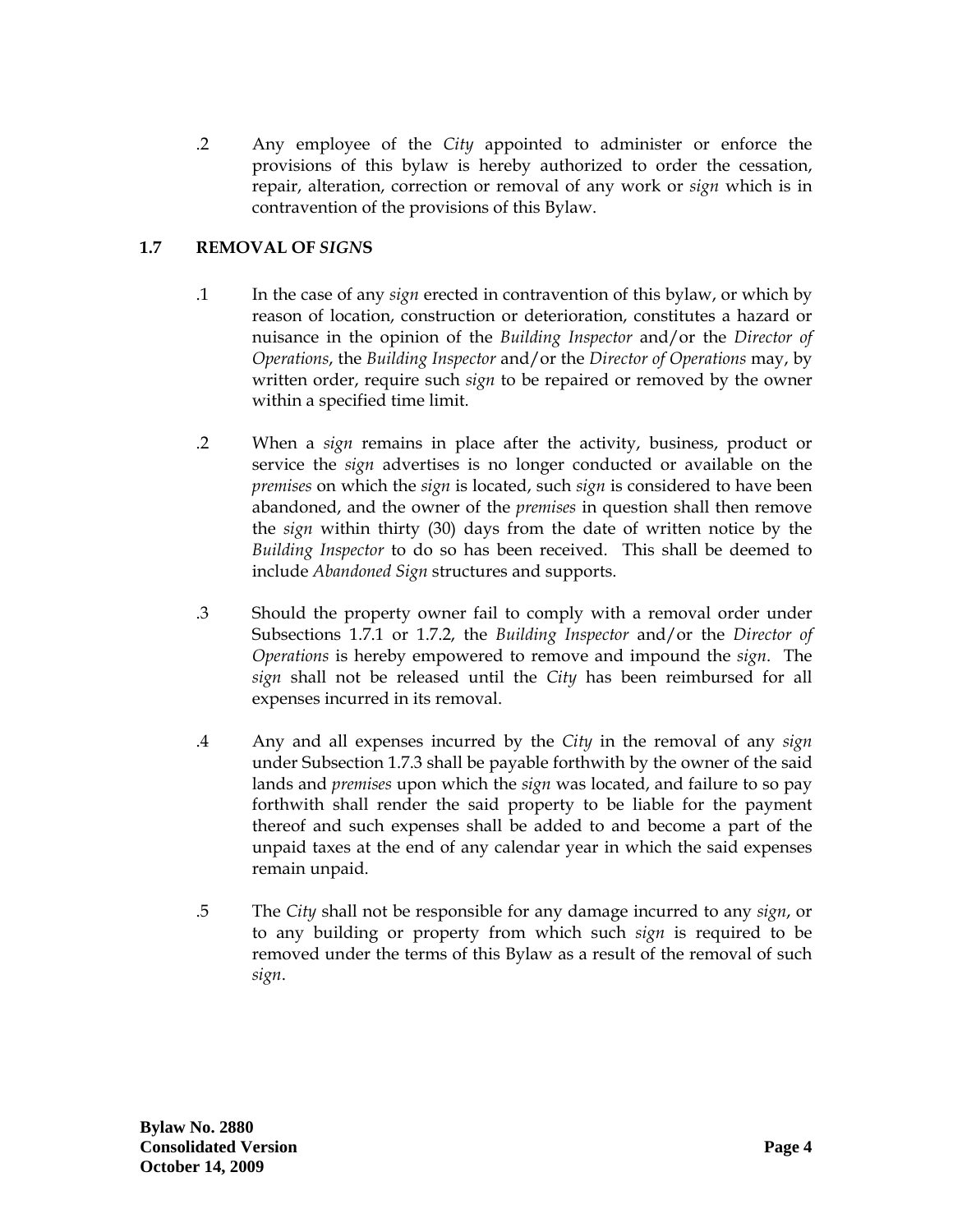## <span id="page-6-0"></span>**1.8 VIOLATION & PENALTY**

- .1 Every *person* who violates any of the provisions of this bylaw, causes or permits any act or thing to be done in contravention or violation of any of the provisions of this bylaw or neglects to do or refrains from doing anything required by the provisions of this bylaw shall be deemed to be guilty on summary conviction of an offence and shall be liable to a penalty of not more than \$2,000.00, plus the cost of prosecution, for each offence.
- .2 Where an offence against this Bylaw is of a continuing nature, each day that a violation is permitted to exist shall constitute a separate offence.
- .3 Every *person* who commits an offence against this bylaw may be ticketable pursuant to the *City* of Salmon Arm Ticket Information Utilization Bylaw.

### **SECTION 2 - DEFINITIONS**

## **2.1 EASE OF USE**

For ease of use, all words appearing in italics are defined terms under this bylaw.

### **2.2 DEFINITIONS**

In this bylaw:

*ABANDONED SIGN* means a *sign*, which advertises an activity, business, product or service, which is no longer conducted, or available on the *premises* on which the *sign* is located;

*ANIMATED SIGN* means a *sign* which includes action or motion, *Flashing*, or colour changes of all or any part of the *sign*, but shall not include, *Changeable Copy Sign*s or revolving barber shop poles;

*AWNING* means a shelter supported entirely from the exterior wall of a building and composed of non-rigid materials, except for the supporting framework;

*AWNING SIGN* means a *sign* painted or affixed flat to the surface of an *Awning*, which does not extend vertically or horizontally beyond the limits of such *Awning*;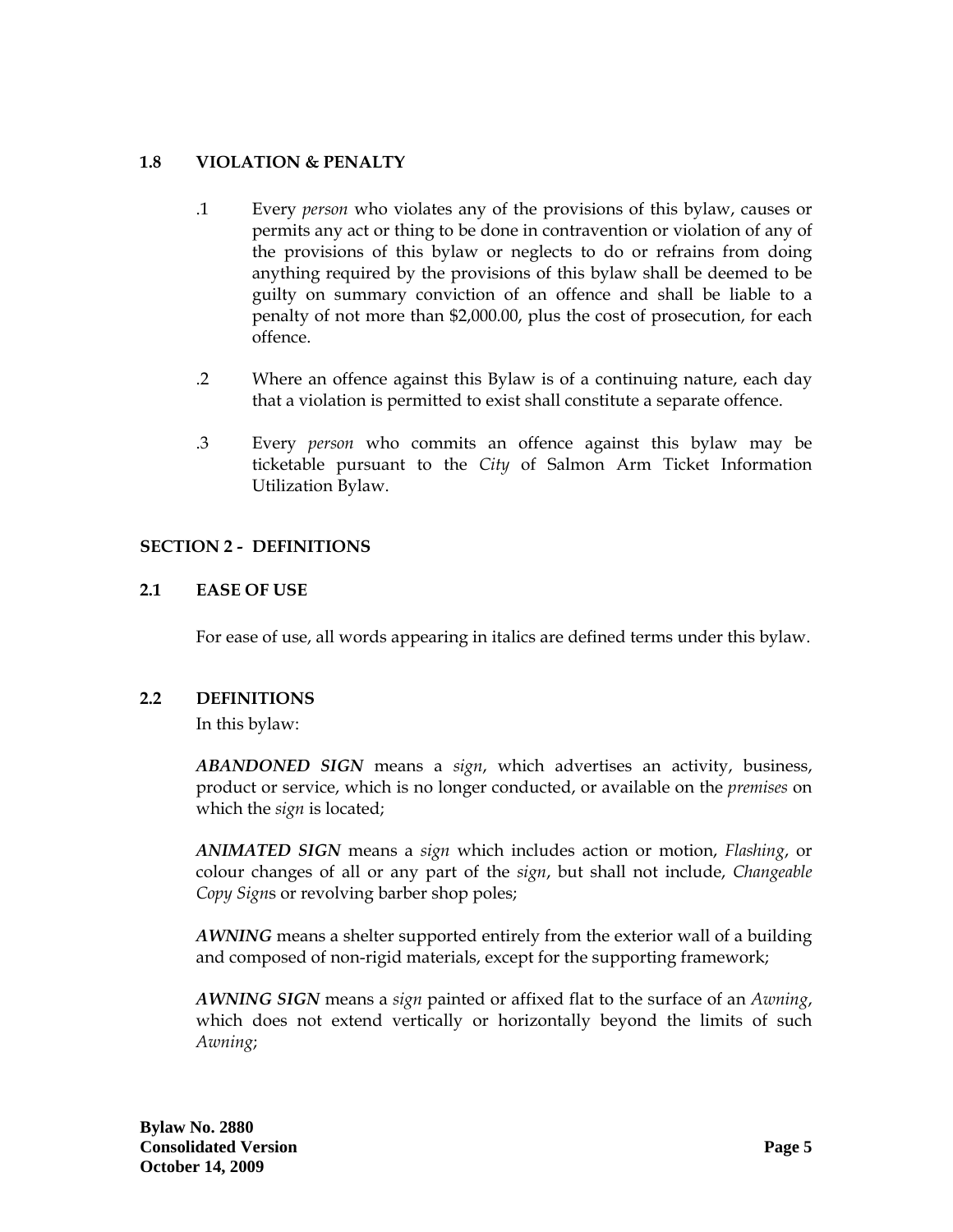*BILLBOARD SIGN* means an *Off-Premises Sign*;

*BUILDING FACE* means the total area of a wall of a building fronting a *street*;

*BUILDING INSPECTOR* means a *Building Inspector* or such other *person* appointed to administer this bylaw;

*CANOPY* or *MARQUEE* means a permanent roofed structure, which may or may not be attached to and supported by the building;

*CANOPY* **or** *MARQUEE SIGN* means a *sign* attached to or constructed in or on the face of a *Canopy*;

*CHANGEABLE COPY SIGN* means a *sign* on which the *copy* can be changed electronically or manually through the use of attachable letters, numerals and pictorial panels or electronic switching of lamps or illuminated tubes;

*CITY* means the *City* of Salmon Arm;

*CLEARANCE* means the vertical distance between the underside of a *sign* and finished *grade* immediately below;

*CONSTRUCTION SIGN* means a *sign* used to identify a construction project, the owner, general contractor, sub-trades, architect, engineers and others associated with the design, planning and development of a project under construction;

*COPY* means the letters, characters, numbers or graphics that make up the messages on a *sign*, but does not include the background colour;

*COUNCIL* means the Municipal *Council* of the *City* of Salmon Arm;

*CURB LINE* means the line at the face of the curb nearest the *street* or roadway. In the absence of a curb, the *curb line* shall be established by the *Director of Operations*, where required;

*DIRECTIONAL SIGN* means an on-site, incidental *sign* indicating the direction only of a business, parking area, product, service, event, unit or lot for the purpose of directing pedestrian or vehicular traffic;

*DIRECTOR OF OPERATIONS* means the *person* appointed as such by the *City*, and any *person* delegated by him in carrying out his duties under this bylaw;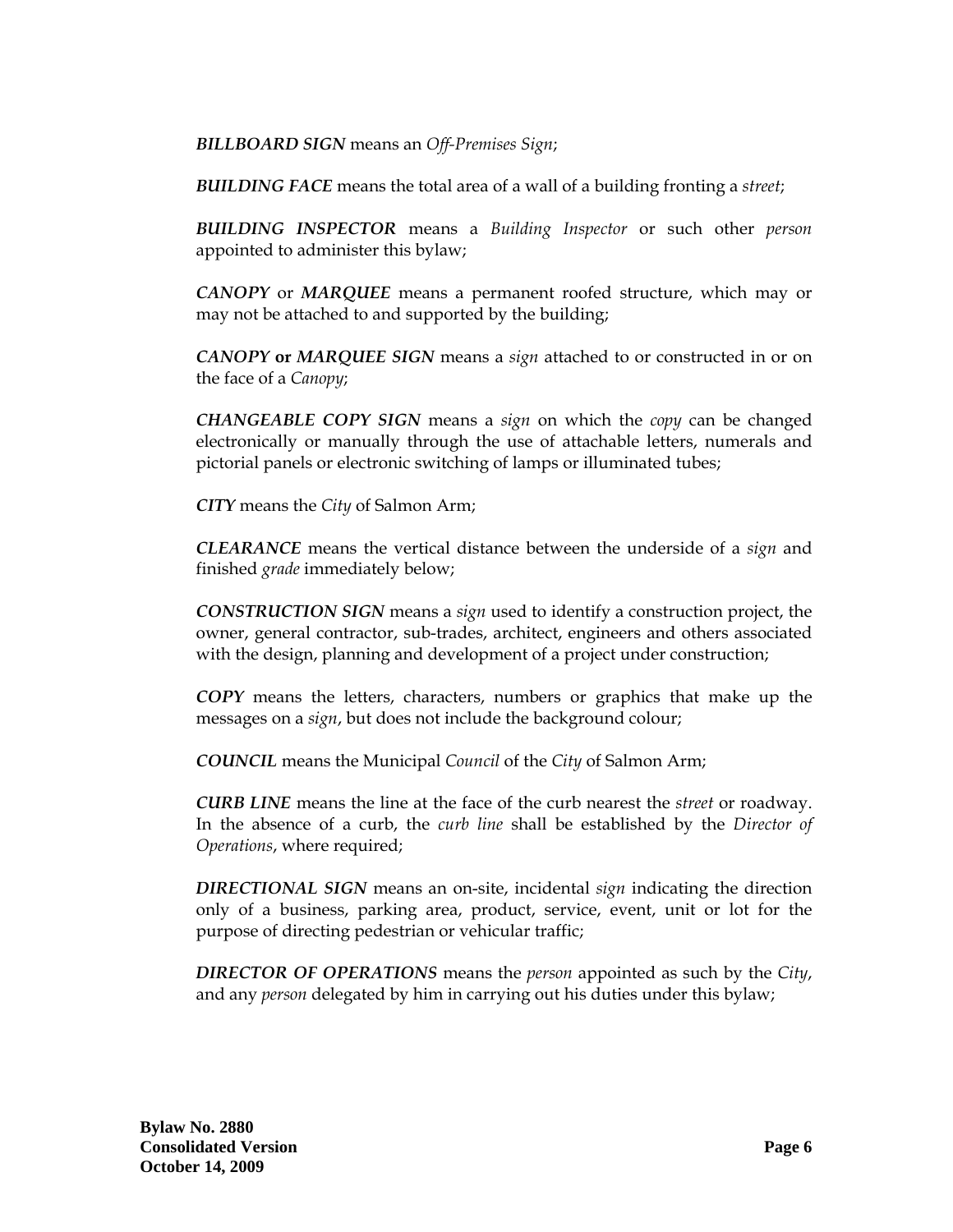*FACIA SIGN* means a *sign* which is in any manner affixed flat to the wall or facia of a building, whether forming part of the building or not, and having the exposed face thereof on a plane approximately parallel to the plane of such wall, but does not include a *Mural*;

*FARM PRODUCE SIGN* means a *sign* to advertise the sale of farm, orchard or garden produce and includes cottage winery sales;

*FLASHING SIGN* means a *sign* containing an intermittent or flashing light source, but does not include an automatic *Changeable Copy Sign*;

*FREESTANDING SIGN* means a *sign* which is wholly supported from the ground by a structural member or members, independently of and visibly separated from any building or other structure and permanently fixed to the ground, but does not include a *Billboard Sign*;

*FRONTAGE* means the length of the property line of a lot parallel to and along each legally accessible public *street*, excluding a *laneway* or alleyway that it borders;

*GRADE* means the elevation of the finished ground surface directly below a *sign*, as determined by the *Building Inspector*;

*HEIGHT OF SIGN* means the vertical distance measured from the highest point of the *sign* to *grade*;

*HOME OCCUPATION SIGN* means a *sign* identifying the name of a home occupation business;

*IDENTIFICATION SIGN* means a *sign*, which is limited to the name, address and number of a building or institution and includes a subdivision entry *sign*;

*INFORMATION SIGN* means an *Off-Premises Sign* indicating the direction of a business or group of businesses, parking area, product, service or event for the purpose of directing pedestrian or vehicular traffic;

*LANEWAY* means a service road as defined in the *City* of Salmon Arm Traffic Bylaw;

*MANSARD ROOF* means any portion of a roof which has a pitch of thirty (30) degrees or less when measured against a vertical plane;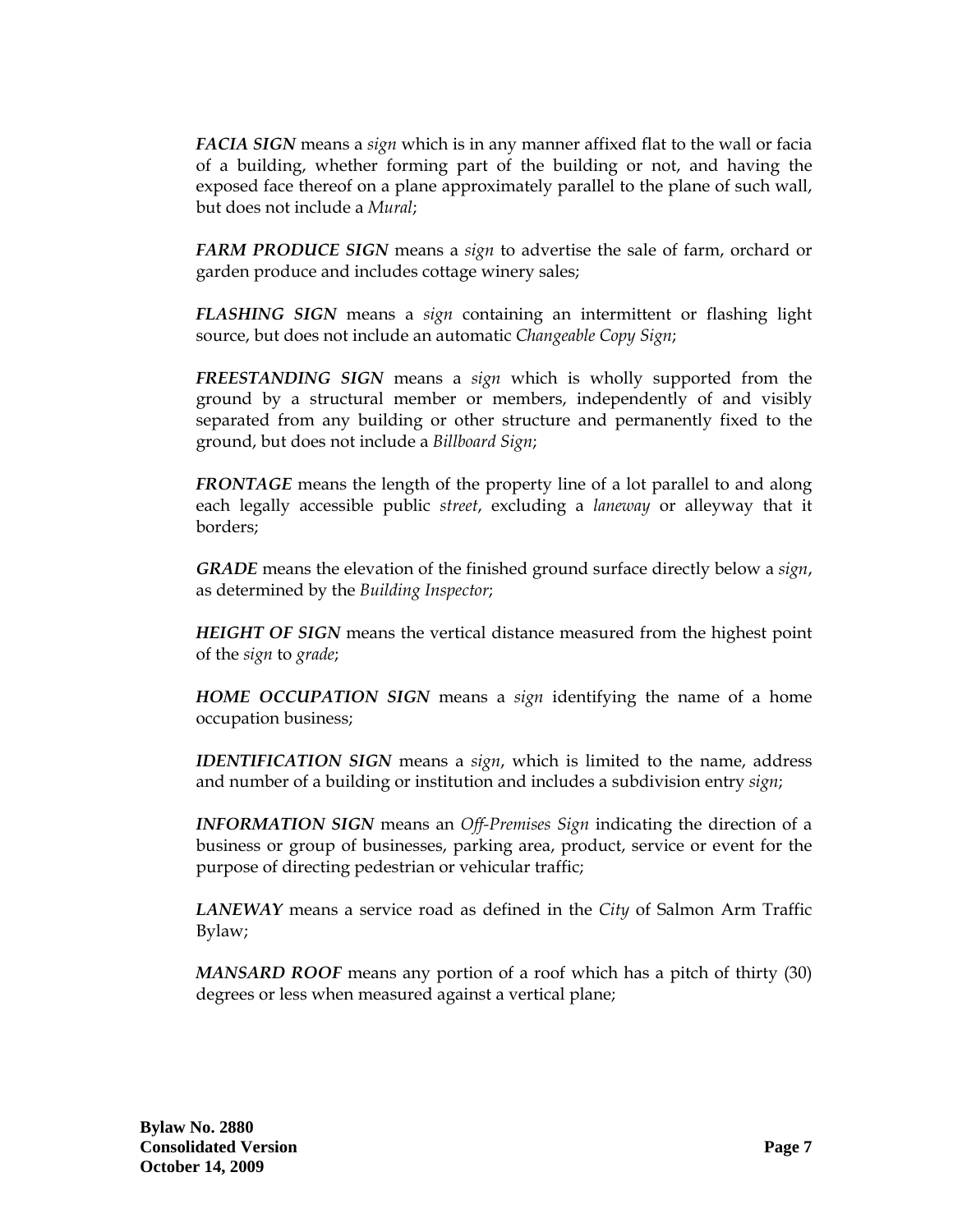*MANSARD ROOF SIGN* means a *sign* attached to the slope of a *mansard roof*;

*MURAL* means an artistic rendering or drawing painted or otherwise applied to a *building face* which is intended as a public display, but does not include a *Facia Sign*;

*OFF-PREMISES ADVERTISING* means the content of a *sign* which directs attention to products sold or services provided which cannot be considered as the principal product sold or principal services provided on the *premises* at which the *sign* is located;

*OFF-PREMISES SIGN* means a *sign* devoted exclusively to *off-premises advertising*;

*OFFICIAL COMMUNITY PLAN* means the *City* of Salmon Arm Official Community Plan;

*PERSON* means, in addition to its ordinary meaning, a partnership, association, company, society and body corporate;

*POLITICAL SIGN* means a *sign* erected to promote voting at a Municipal, Provincial, School Board or Federal election and/or referendums or the election of a particular candidate or the voting for or support of a particular cause at a Municipal, Provincial, School Board or Federal election;

*PORTABLE SIGN* means a *sign* not permanently attached to the ground or to a building but does not include *Sandwich Board Sign;*

**PREMISES** mean an area of land including its buildings and appurtenances;

*PROJECTING SIGN* means a *sign* which is attached to and projects from the face or wall of a building or structure, but does not include an *Awning*, *Canopy* or *Marquee*, *Facia*, *Under Canopy* or *Roof Sign*;

*REAL ESTATE SIGN* means a *sign* which contains information indicating that a building or *premises* on which the building is located is for sale, lease or rent;

*ROOF LINE* means the line made by the intersection of the wall of the building with the *roof line* of the building on whichever face fronts the *street* and includes any roof eave or overhang;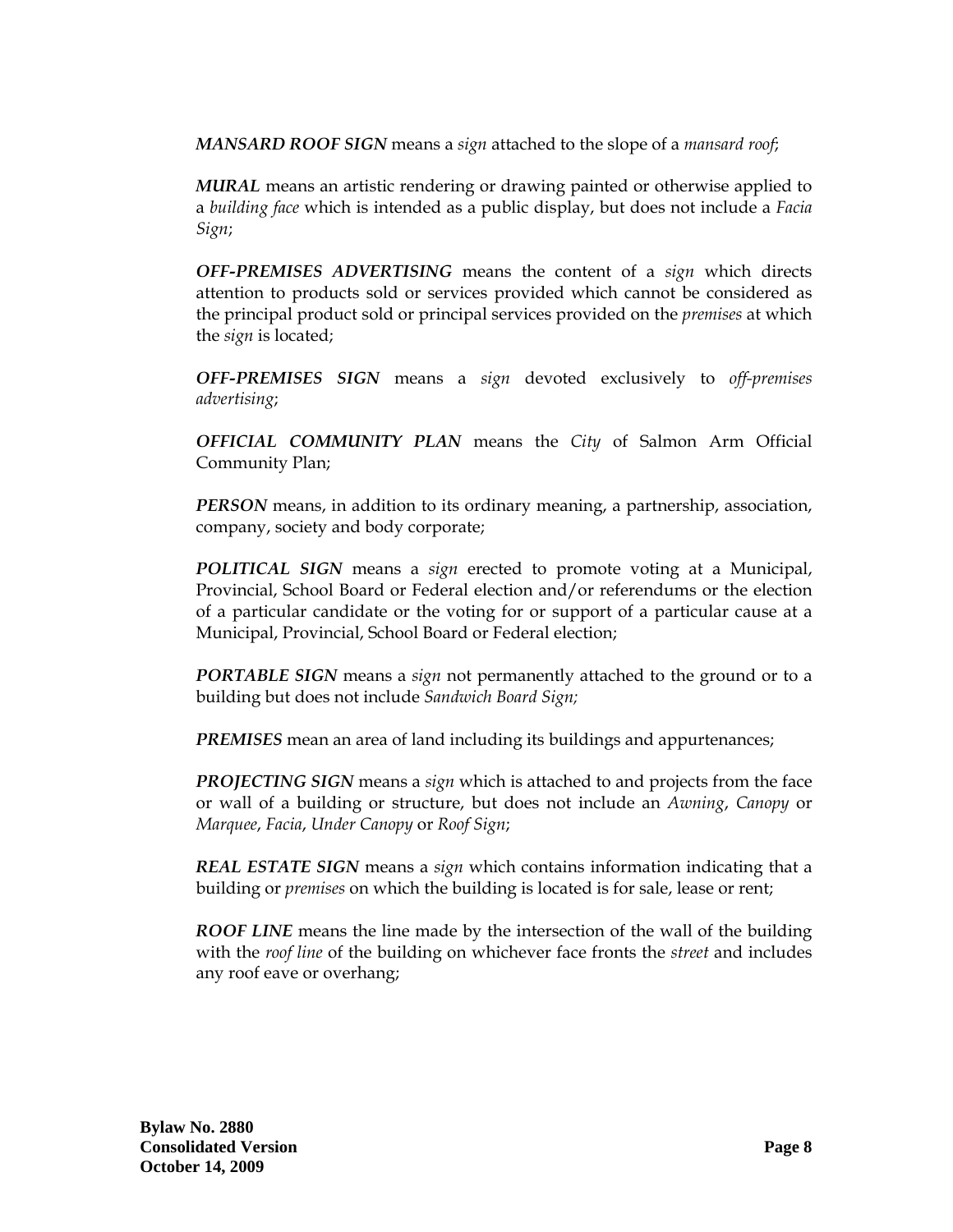*ROOF SIGN* means a *sign* erected upon or above a roof or parapet of a building, or a *sign* affixed to a building and extending above the *roof line* of the building;

*SANDWICH BOARD SIGN* means a *sign* consisting of two flat faces/surfaces which may be joined at one end and resting on the ground;

*SIGN* means any visual communication device, including its supporting structure, visible from any public place which directs attention to a product, service, place, activity, *person*, institution, business or solicitation;

SIGN AREA means the total area within the outer edge of the borders of a sign, counting all faces and where the sign has no frame, border or background, the sign area means the area contained within the shortest perimeter surrounding the copy. The sign area for a freestanding sign does not include the structural supports supporting the sign or decorative trim spacing between different sign messages.

Explanatory Note: Where applicable, both faces of a *sign* are included in the calculation of *sign* area (e.g. *Freestanding Sign*s).

*SIGN PERMIT* means a permit issued by the *Building Inspector* to construct, place, erect, display, alter, repair or relocate a *sign*;

*STREET* means a *street* as defined in the *City* of Salmon Arm Traffic Bylaw;

*SWINGING SIGN* means a *sign* exceeding .27 m2 [3.0 ft2] fastened on an arm, span or other structure in a manner which allows movement or swinging;

*TEMPORARY SIGN* means a *sign* displayed for a limited period of time;

*UNDER CANOPY SIGN* means a *sign* suspended from a *Canopy* or *Marquee* and located entirely below and under the *Canopy* or *Marquee*;

*VEHICLE SIGN* means a *sign* painted on or attached to a vehicle but shall not be interpreted to include *sign*age on public transit buses, lettering or logos painted on or fastened by adhesives to commercial vehicles identifying the business or owner, taxi *sign*s or temporary "Open House" display *sign*s on real estate sales vehicles;

*WINDOW SIGN* means a *sign*, which is painted on or affixed to the inside of a window and in the view of the general public;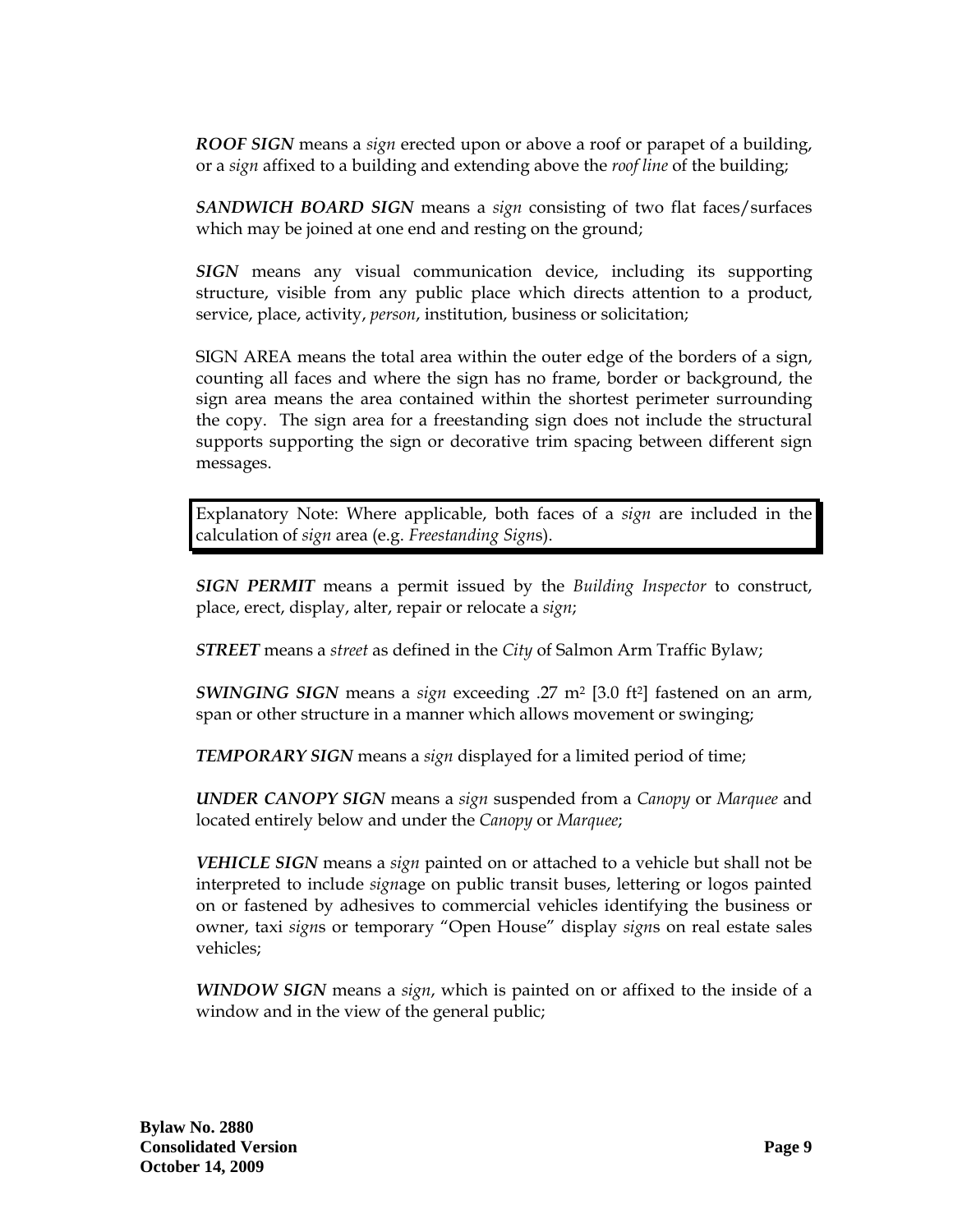<span id="page-11-0"></span>*ZONE* means the *zone*s identified and defined in the *City* of Salmon Arm *Zoning Bylaw*;

*ZONING BYLAW* means the *City* of Salmon Arm *Zoning Bylaw*.

## **SECTION 3 - GENERAL PROVISIONS**

### **3.1 TOWN CENTRE**

*Signs* erected within the area designated as Town Centre Development Permit Area in the *Official Community Plan* shall be consistent with the "Report on Salmon Arm Town Centre Revitalization" and in keeping with the Development Permit Area Design Guidelines adopted for that area.

## **3.2 MAINTENANCE**

All *signs*, together with their supporting structures and any electrical equipment, shall be kept fully operable, in good repair and maintained in a safe and clean condition. Normal *sign* maintenance, including changing the changeable *copy* on an existing *Changeable Copy Sign*, does not require a *sign permit*, but shall conform to all other requirements of this Bylaw.

### **3.3 AESTHETICS**

The design of every *sign* shall be aesthetically pleasing and shall not detract from the architectural integrity of any building or structure to which it is attached, or beside which it is located; the arrangement and grouping of *sign*s on a building shall be integrated with the architecture and the said building; structural supports, bracing and ties for *sign*s shall be kept to a minimum number, consistent with structural adequacy and as much as possible shall be concealed within the body of the *sign* itself.

# **3.4 LOCATION**

.1 No *sign* shall be located or displayed in such a manner that it may obstruct any window, door opening, passageway, ventilator, fire escape, walkway or similar feature.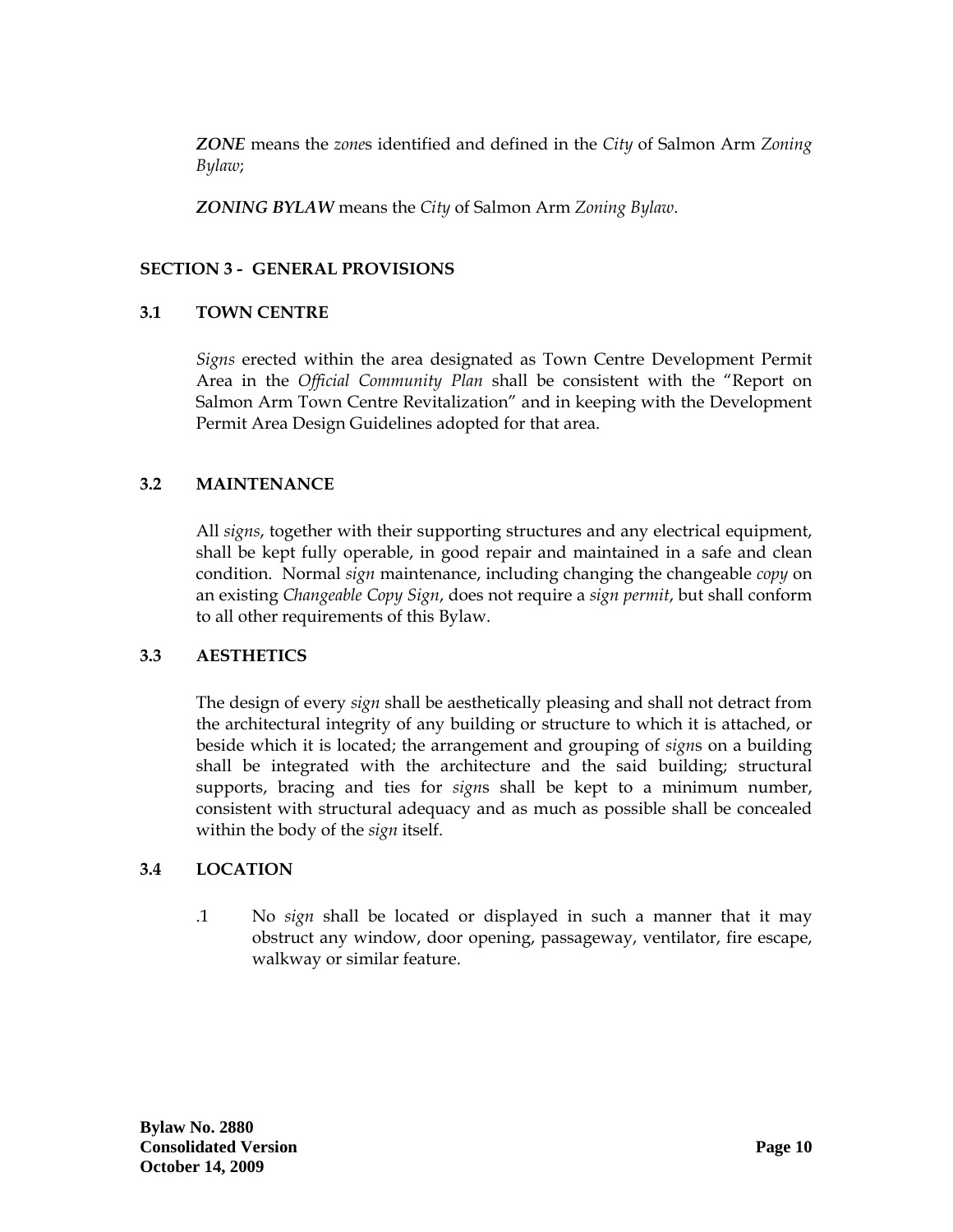- <span id="page-12-0"></span>.2 Except as specifically provided by this Bylaw, no *sign* shall be displayed except on the *premises* to which the *sign* refers and for which the *sign* is intended to advertise, identify or provide information.
- .3 No *sign* shall be displayed where it will interfere or otherwise obstruct any traffic control device, or in any way interfere with visibility from one *street* to another.

## **3.5 FABRIC CANOPIES AND** *MARQUEE***S**

Fabrics used as part of an *awning*, *canopy* or *marquee* that is located within or attached to a building of any type of construction shall conform to CAN/ULC-S109-M, "Standard for Flame Tests of Flame-Resistant Fabrics and Films".

### **3.6 ELECTRICAL** *SIGN***S**

Every electrical *sign* shall be approved and labeled as conforming to the Canadian Standards Association, or shall conform to the Provincial Electrical Code of British Columbia.

## **3.7 ILLUMINATED** *SIGN***S**

 No *sign* shall be illuminated between the hours of 12:00 a.m. to 7:00 a.m. other than those permitted in Subsections 6.4, 6.5, 6.6 and 6.8.

# **3.8 IDENTIFICATION**

The *Building Inspector* may require a *sign* to have the manufacturer's name and the weight of the *sign* on a name plate fastened to the exterior of the *sign* in a location readily visible when the *sign* is in place.

### **3.9** *OFF-PREMISES ADVERTISING*

*Off-premises advertising*, which is accessory to principal advertising, shall be permitted to a maximum of sixty-six (66) percent of the allowable *sign area* of a non-*Off-Premises Sign*.

Explanatory Note: As an alternative to "Billboard" type *sign*s and to allow advertising for those businesses which may not be visible from the Trans Canada Highway or other major vehicular routes, businesses are permitted to advertise on existing *sign*s to a maximum of 2/3 of the *sign* area that is allowed for the principal business(es) advertising on the *sign*.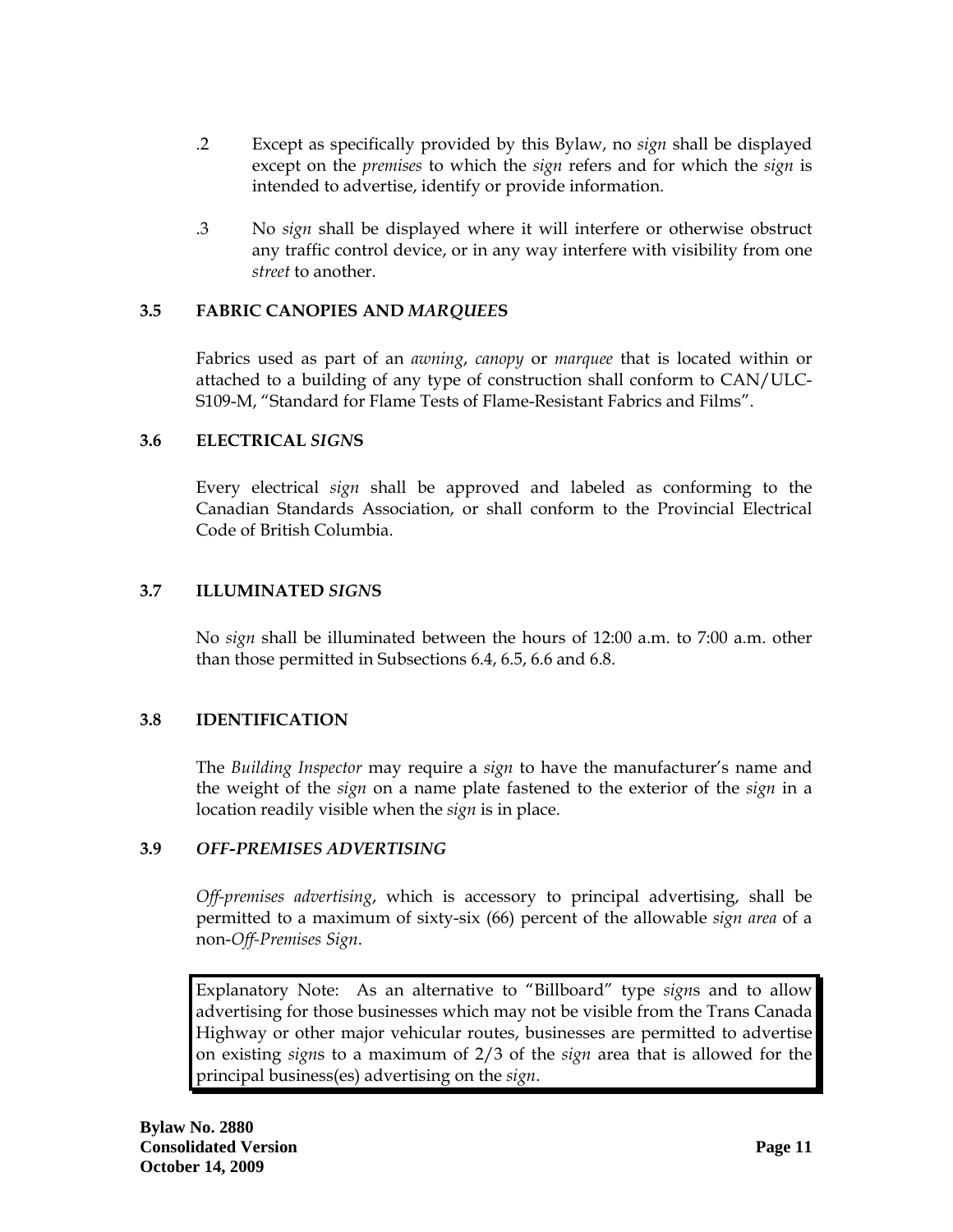### <span id="page-13-0"></span>**3.10 COMBINATION** *SIGN***S**

When a *sign* cannot be clearly identified as any of the *sign* types in Section 2 hereof, or being a combination of two or more *sign* types, the *Building Inspector* shall determine the *sign* type and the applicable regulations.

## **3.11** *SIGN***S ON PUBLIC PROPERTY**

- .1 No *sign* shall be placed on or over any curb, sidewalk, post, pole, hydrant, boulevard, median, bridge, tree or other surface located on public property or across any *street* or public thoroughfare except as follows:
	- a) *Signs* advertising special events for community causes and charitable fund raising campaigns may be placed on a public right of way only with the express consent of the *Director of Operations* in accordance with the *City* of Salmon Arm Traffic Bylaw; and
	- b) *Signs* over public sidewalks may be permitted in conformance with the provisions of Sections 5 and 6.
- .2 Whenever any *sign,* except a *Facia Sign,* is installed or erected wholly or partly over public property, the owner shall obtain and at all times maintain in full force and effect a policy of liability insurance covering bodily injury and/or property damage for claims arising out of the ownership of such *sign* in the amount of \$1,000,000.00 for so long as the *sign* or any portion thereof remains over public property. The *City* shall be named additional insured on any such insurance policy. An agreement/endorsement in a form satisfactory to the *Building Inspector* shall form part of such insurance policy. The owner shall provide the *City* with a certified *copy* of such insurance policy and any renewal thereof.

In the event that the owner does not obtain or maintain such insurance or allows such insurance to lapse without renewal thereof, the *sign permit* shall be deemed to be revoked and the owner shall forthwith remove, take down, or demolish the *sign*.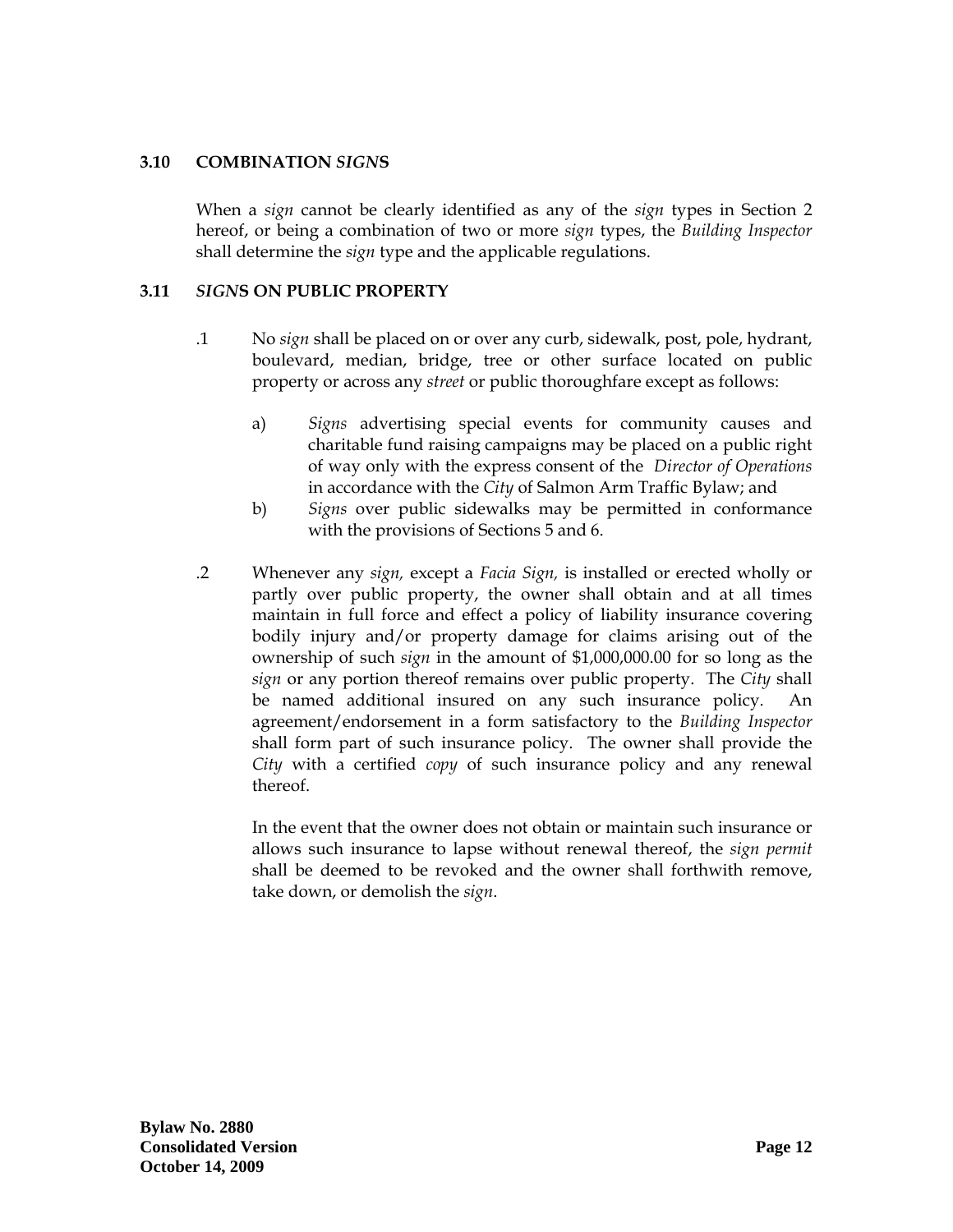## <span id="page-14-0"></span>**3.12** *SIGN***S PERMITTED IN ALL** *ZONE***S (NO PERMIT REQUIRED)**

The following *sign*s shall be permitted within all *Zones* and shall be exempt from the requirement to obtain a *Sign Permit*, provided however that all other provisions of this Bylaw are met:

.1 *Home Occupation Signs*

A *Home Occupation Sign* is permitted only for businesses in residences holding a valid Home Occupation Business License. Such *sign(*s) shall not exceed 0.37 m2 (3.98 ft2) in area

- .2 Memorial plaques, cornerstones, historical markers, and like monuments.
- .3 *Political Signs*

*Sign*s erected in conjunction with Municipal, Provincial, School Board, or Federal elections and/or referendums are permitted in accordance with the appropriate legislation, provided such *sign*s are removed not more than seven (7) days after the election date. Such *sign*s are not permitted where they may prove to be a traffic hazard.

- .4 *Identification Signs* not more than 2.0 metres (6.56 ft) in height and provided that the cumulative *sign area* does not exceed 3.7 m<sup>2</sup> (39.8 ft<sup>2</sup>).
- .5 *Signs* located on the property of a public institutional building such as a church, school or museum, provided they are used only to display the name of the institution, educational material or notices and non-profit community events.
- .6 *Temporary signs* advertising special events for community causes, charitable fund raising campaigns, and non-profit arts and cultural events provided they are not displayed longer than forty-five (45) days in a calendar year and subject to their removal within four (4) days following the end of the event or campaign.
- .7 One (1) "No Trespass" or other warning *sign* per 30 m (98.4 ft) of frontage provided that the sign area of each sign shall not exceed .37 m2 (3.98 ft2).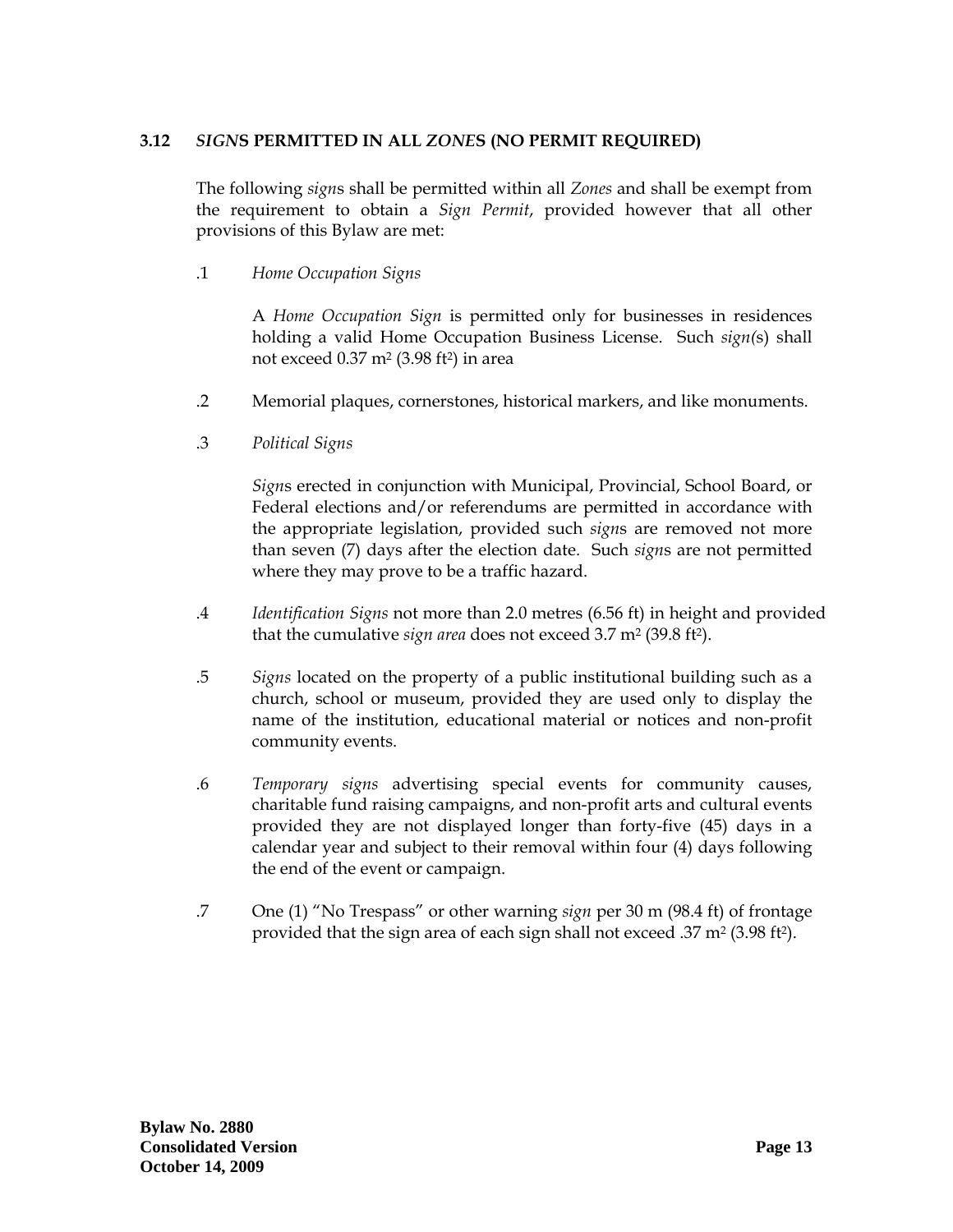- .8 One (1) *Real Estate Sign* per *frontage* advertising the lease, sale or rental of the *premise* upon which the *sign* is located provided that:
	- a) *Sign*s are erected only for the duration that *premise* is for lease, sale or rent, and a maximum of thirty (30) days thereafter;
	- b) In Single Family Residential *Zones* the *sign area* of each *sign* shall not exceed  $0.9$  m<sup>2</sup> (9.7 ft<sup>2</sup>); and
	- c) In Multi-Family, Commercial and Industrial *Zone*s the *sign area* of each *sign* shall not exceed 6.0 m<sup>2</sup> (64.58 ft<sup>2</sup>).
- .9 One (1) *Construction Sign* per *frontage* upon which the construction project is underway provided that:
	- a) *Sign*s are erected only for the duration that the construction project is underway; and
	- b) The combined *sign area* of all *signs* shall not exceed 24.0 m2 (258.3 ft2).
- .10 *Directional Sign*s not exceeding a combined sign area of 1.0 m2 (10.8 ft2).
- .11 Banners, pennants, ribbons, streamers, spinners or other similar moving, fluttering devices, not including national, provincial or similar flags, provided that such *signs* shall only be displayed immediately prior to and during the special event in question.
- .12 *Farm Produce Signs* provided that such *signs* are limited to one *sign* per 60 metres (196.8 ft) of site *frontage* and the *sign area* shall not exceed 6.0 m2 (64.5 ft2). Such *sign*s shall be removed when the respective season ends.
- .13 *Window Signs* where permanent *sign*age is placed in or painted on the windows of commercial *premises* provided that not more than one-third (1/3) of the total window area is used for such displays.
- .14 *Sandwich Board Signs* 
	- .1 *Sign Area*

The maximum *sign area* shall be 1.0 m2 [10.8 sq. ft] per *sign* face.

.2 *Height*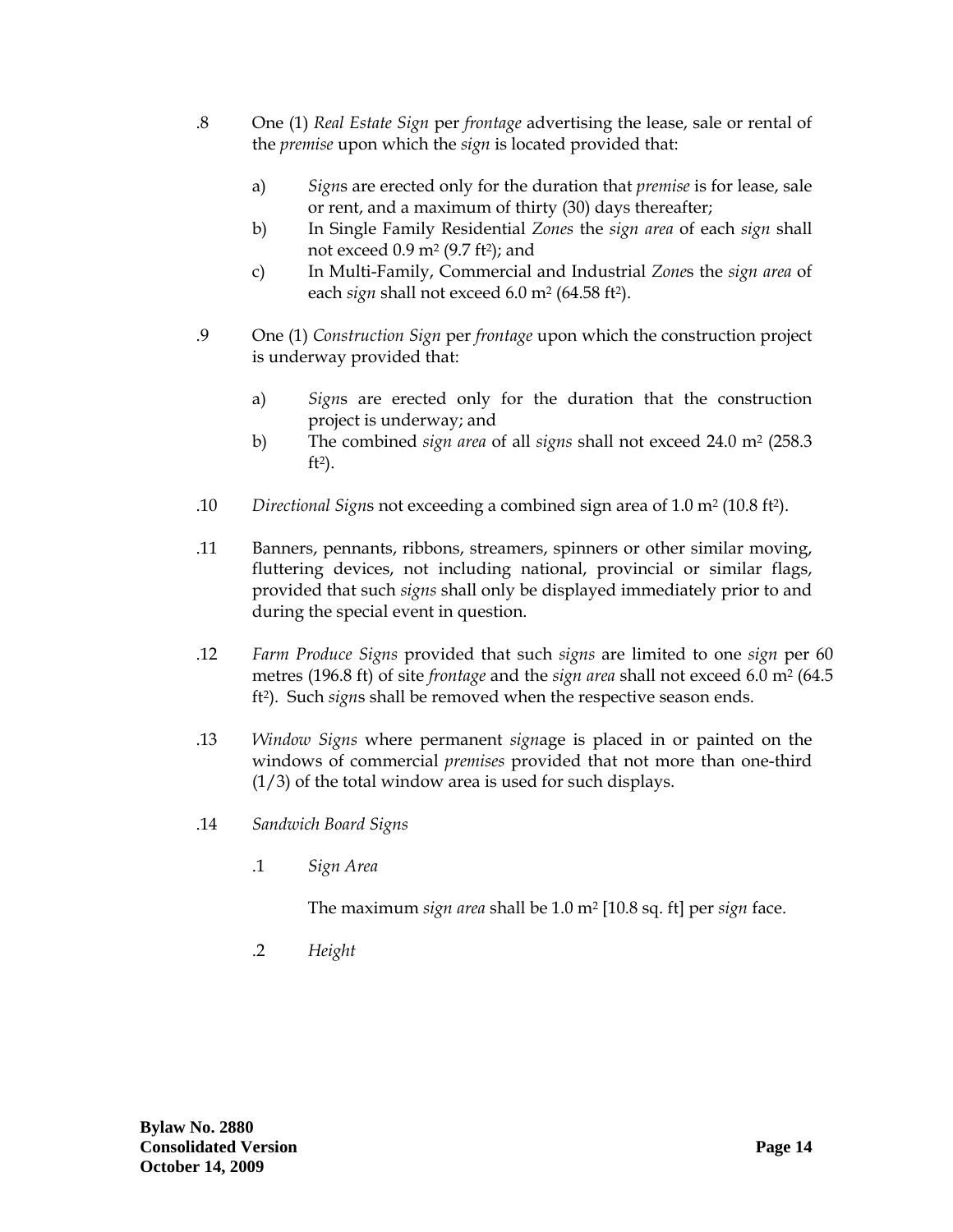The maximum *height* shall be 1.0 m [3.3 ft.]

- <span id="page-16-0"></span>.3 Location
	- a) *Sandwich Board Signs* shall be permitted only where *frontage* space permits such *signs* to be located entirely on the *premises* to which the *sign* refers;
	- b) *Sandwich Board Signs* shall be located to ensure that pedestrian traffic and egress from parked vehicles is not impeded; and
	- c) No entrance or exit to any *premises* shall be restricted.
- .4 Number

 Not more than one (1) *Sandwich Board Sign* shall be permitted for each business.

.15 *Information Signs* 

#### **3.13** *SIGN***S PROHIBITED IN ALL** *ZONE***S**

*Sign*s that are not specifically permitted in this Bylaw are hereby prohibited, and without limiting the generality of the foregoing, the following *sign*s are specifically prohibited:

- .1 *Abandoned Signs*.
- .2 *Animated Signs*.
- .3 *Vehicle Signs*.
- .4 *Roof Signs*.
- .5 *Swinging Signs*.
- .6 *Billboard Signs*.
- .7 Banners, pennants, ribbons, streamers, spinners or other similar moving, fluttering devices, except as permitted in Subsection 3.12.11.
- .8 Balloon *Sign*s except as permitted in the specified zones.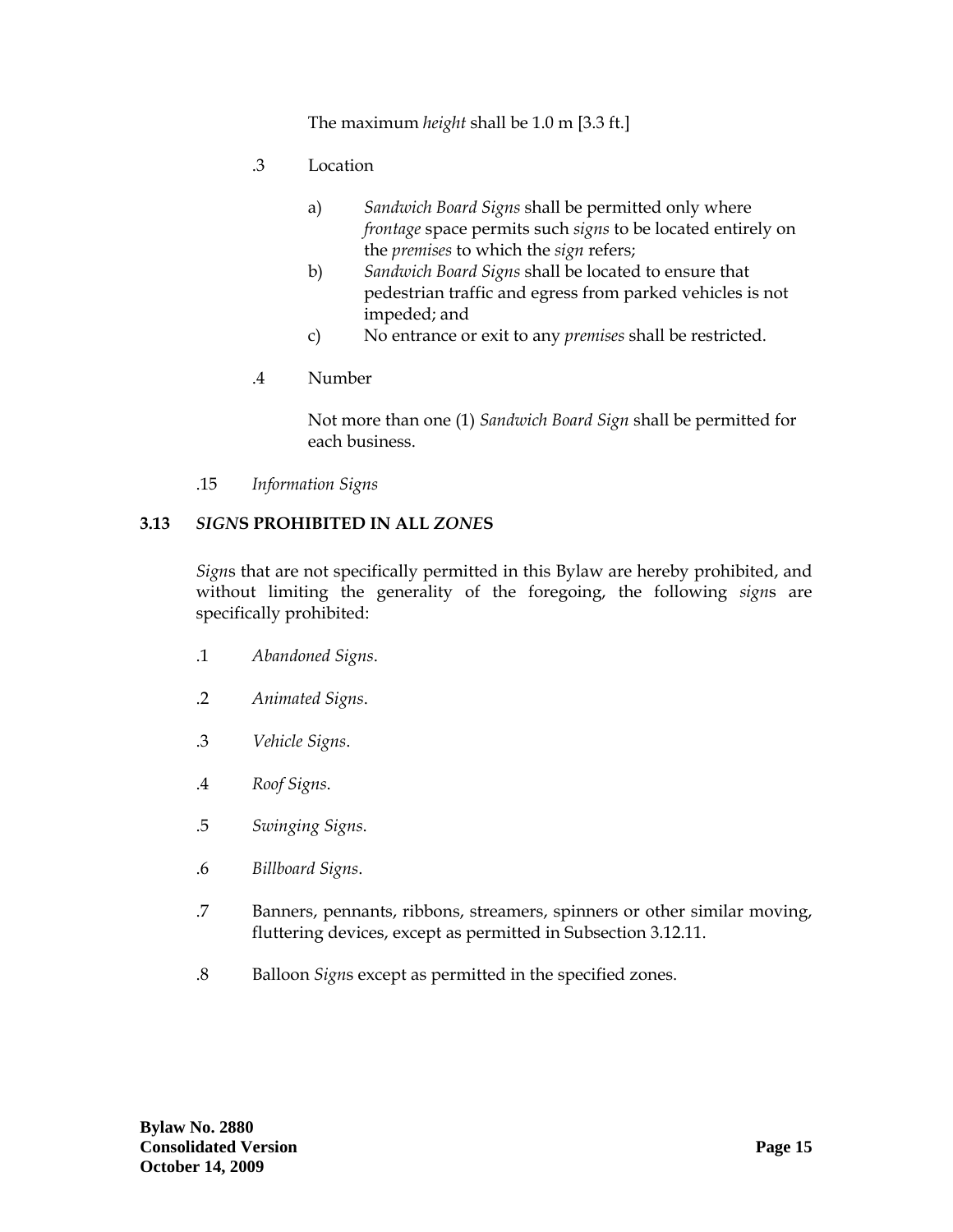- <span id="page-17-0"></span>.9 *Flashing Signs.*
- .10 *Off-Premises Signs* except *Information Signs* as permitted in Section 5.10.
- .11 *Mural*s, except as permitted in Section 5.9.
- .12 Satellite Dishes where they are used for the purpose of a *Sign*.
- .13 *Signs* containing statements, words or pictures of an obscene, pornographic, immoral character or which contain advertising matter which is untruthful.

### **SECTION 4 - PERMITS AND FEES**

### **4.1 PERMITS**

- .1 Except as provided in this bylaw, every *person*, before erecting, rebuilding, enlarging, extending, altering or relocating a *sign* or permitting or causing a *sign* to be erected, enlarged, extended or relocated on a lot, shall obtain a valid *Sign Permit* in accordance with the provisions of this bylaw.
- .2 The *Building Inspector*, upon being satisfied that the proposed *sign* for which proper application has been made conforms to the provisions of this bylaw and all other pertinent regulations of the *City*, may issue the appropriate *Sign Permit*.
- .3 If the work for which a *Sign Permit* was issued is not carried out within six months of the date of issuance of the *Sign Permit*, such permit shall be deemed to have expired.
- .4 Every application for a *Sign Permit* shall be made on the prescribed form and shall include the following:
	- a) Scaled drawings showing location, type, size, weight, maximum *height*, *clearance*, construction, colour and finishing material of all proposed *sign*s, or proposed changes to existing *sign*s and supporting structures;
	- b) The proposed location of the *sign* in relation to the boundaries of the lot upon which it is to be situated and to the face of the building in front of which or on which it is to be affixed. Where the *sign* is to be affixed to an existing building, the *Building Inspector* may require a current photograph of the face of the said building;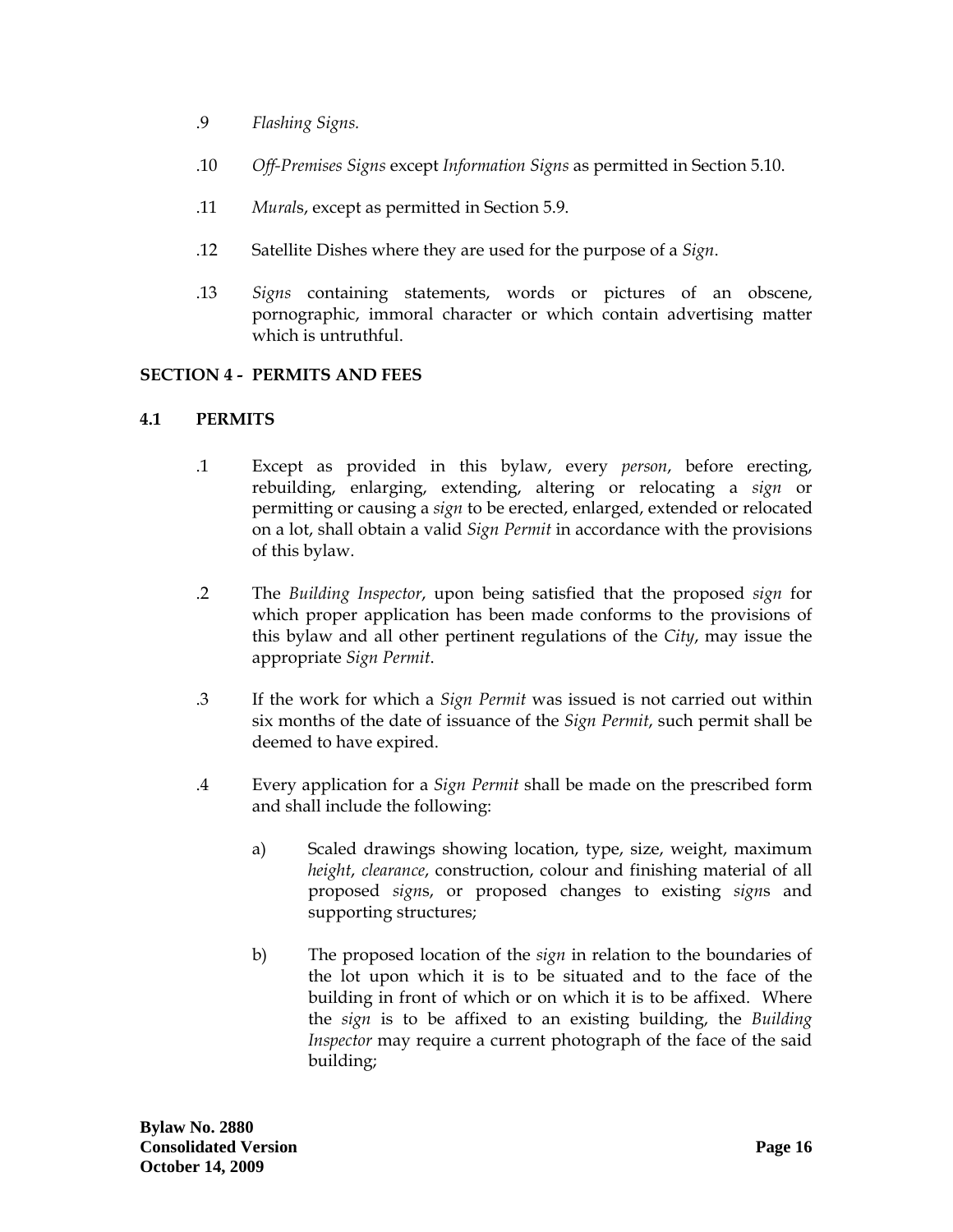- <span id="page-18-0"></span>c) Sufficient detail of the *sign* face design to allow for calculation of *copy* area;
- d) The size, type and location of all other *sign*s on the property, where applicable;
- e) The estimated cost of the *sign* including the cost of the *sign*  support structure and the cost of installation;
- f) Structural and footing details;
- g) Where the site conditions, size or complexity of the proposed *sign*  so warrant, the *Building Inspector* may require professional design and review in accordance with the BC Building Code and good engineering practice. Review of the work by a professional engineer shall include field review as defined in the BC Building Code; and
- h) The required *Sign Permit* fee as required under the provisions of the *City* of Salmon Arm Fee for Service Bylaw.

# **SECTION 5 - GENERAL** *SIGN* **SPECIFICATIONS**

The purpose of this Section is to provide the basic specifications for each *sign* type. Specific regulations for the various *zone*s as identified in the *City* of Salmon Arm *Zoning Bylaw*, as amended from time to time, are contained in Section 6 – *Sign* Specifications by *Zone*.

### **5.1** *FACIA SIGN***S**

- .1 *Sign Area*
	- a) The maximum *sign area* shall not exceed 1.0 m2 (10.8 ft2) per lineal metre (3.3 ft) of wall *frontage*; and
	- b) Only the *street frontage* of the business on which the *sign* is located shall be used for *sign area* calculations.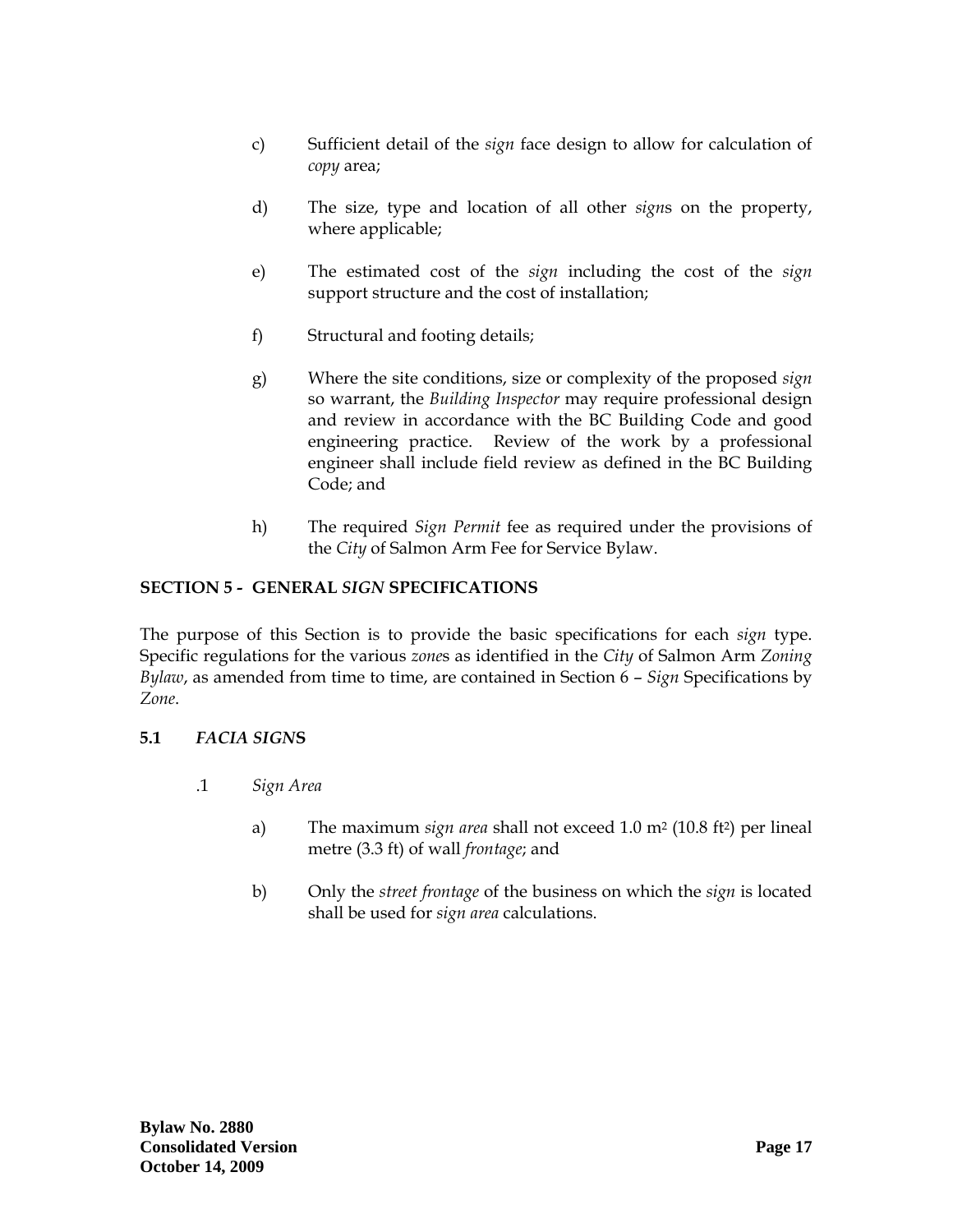- <span id="page-19-0"></span>.2 Projection
	- a) A *Facia Sign* shall not project more than 0.3 m (0.98 ft) horizontally from the *building face* to which it is attached;
	- b) A *Facia Sign* shall not extend horizontally beyond the edge of the *building face* to which it is attached; and
	- c) A *Facia Sign* shall not extend above the *roofline* of the *building face* to which it is attached.

## **5.2** *PROJECTING SIGN***S**

.1 *Sign Area*

The maximum *Sign Area* shall not exceed 0.38 m2 (4.09 ft2) per face.

.2 Projection

A *Projecting Sign* shall not project more than 1.2 m (3.93 ft) from the *building face*.

.3 *Clearance*

A minimum *clearance* of 2.5 m (8.2 ft) shall be maintained, except where the *sign* is located over a driveway, *laneway* or parking aisle, the minimum *clearance* shall be 4.2 m (13.7 ft).

- .4 Location
	- a) A *Projecting Sign* shall be placed at right angles to the wall face to which it is attached, except when attached to the corner of a building on a corner site, such *sign* may be placed at equal angles to the two *frontage*s; and
	- b) *Projecting Signs* shall not be located higher than 7.5 m (24.6 ft) from the nearest finished *grade* or more than 0.6 m (2.0 ft) above the eave level of the wall to which they are affixed, whichever is lower.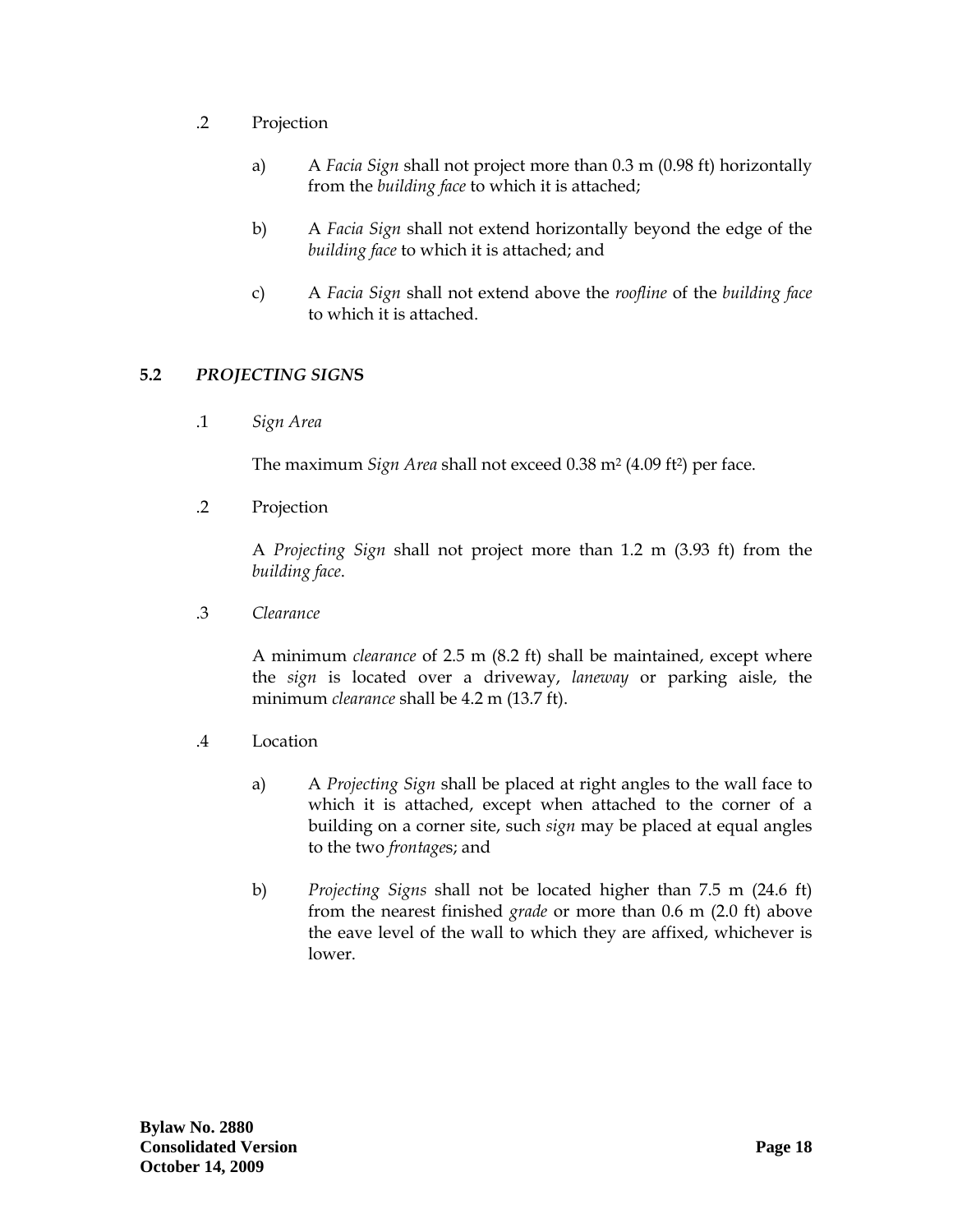## <span id="page-20-0"></span>**5.3** *FREESTANDING SIGN***S**

- .1 *Sign Area*
	- a) The maximum *sign area* shall not exceed 24.0 m2 (258.3 ft2) or 12.0 m2 (129.17 ft2) per *sign* face; and
	- b) The maximum *sign area* shall not exceed a combined *sign area* of 24.0 m2 (258.3 ft2) per *frontage*.
- .2 Projection

A *Freestanding Sign* shall not project over public property.

- .3 *Clearance*
	- a) A minimum *clearance* of 2.5 m (8.2 ft) shall be maintained, except where the *sign* is located over a driveway, *laneway* or parking aisle, the minimum *clearance* shall be 4.2 m (13.7 ft); and
	- b) Notwithstanding the provisions of Subsection 5.3.3 a), low profile *Freestanding Signs* shall be permitted with no vertical *clearance* requirements provided that such *sign*s are located in a landscaped or otherwise traffic free area or the *sign* base is equipped with cladding the width of the *sign*, or is otherwise designed with no overhang or projecting features.
- .4 *Height*

The maximum *height* shall be 9.0 m (29.5 ft).

- .5 Location
	- a) *Freestanding Signs* shall not obscure a pedestrian or driver's line of vision from a *street*, *laneway*, access road or sidewalk to oncoming traffic.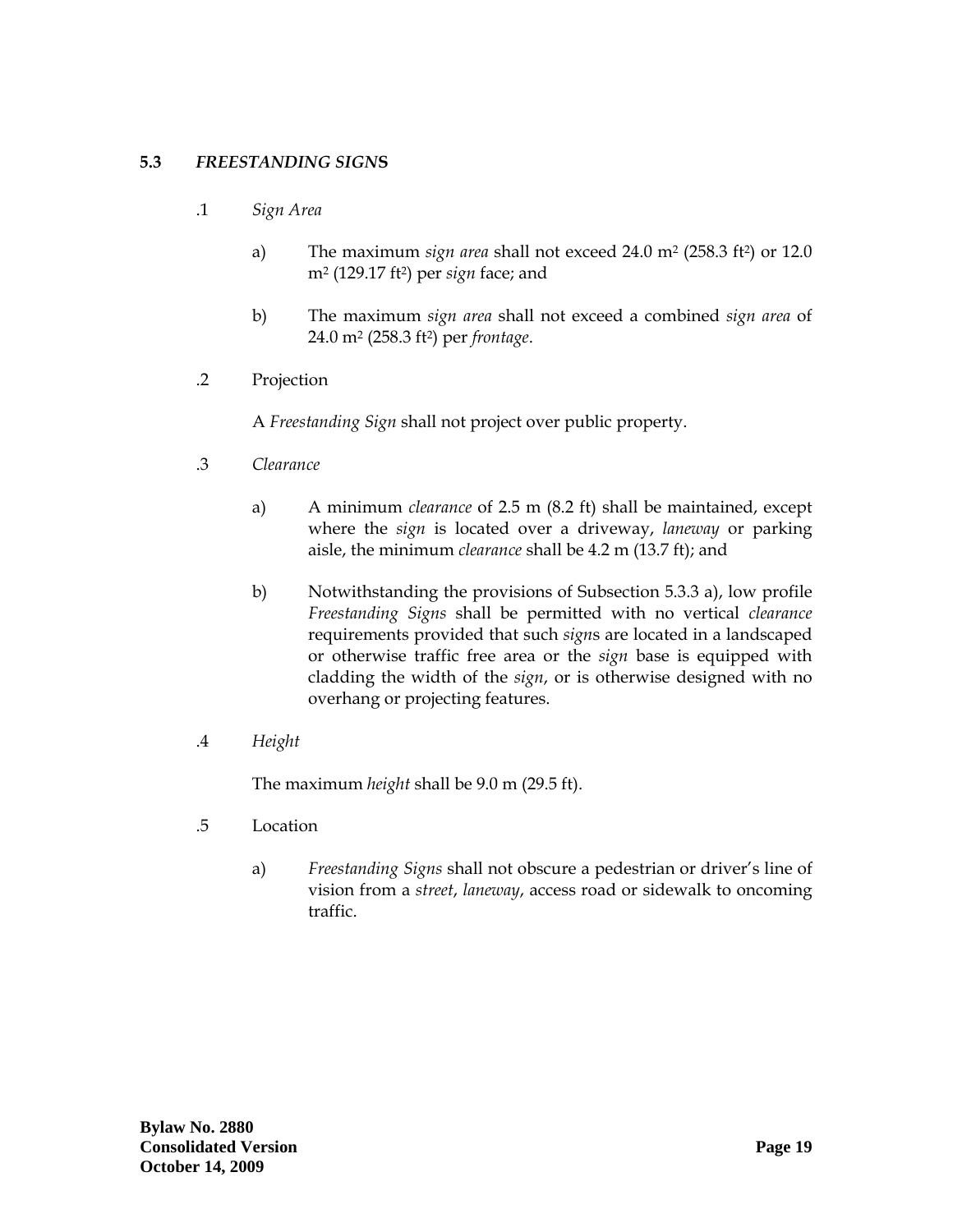## <span id="page-21-0"></span>**5.4** *CANOPY* **(OR** *MARQUEE***)** *SIGN***S**

.1 *Sign Area*

The maximum *sign area* shall not exceed 1.0 m2 (10.8 ft2) per lineal metre (3.3 ft) of the *canopy* apron limited in length to the portion of *canopy* fronting the *premises*. For theatres and cinemas, this ratio may be increased to 2.4  $m^2$  (25.8 ft<sup>2</sup>) per lineal metre (3.3 ft).

.2 Vertical Dimension

The vertical dimension shall not exceed 1.0 m (3.28 ft). For theatres and cinemas, the maximum vertical dimension shall be 2.43 m (8.0 ft).

.3 Projection

*Canopy Signs* shall be directly attached to the apron of the *canopy* but shall not:

- a) Project below the lower edge of the *canopy;*
- b) Project above the top of the *roof line* or wall to which the *canopy* is affixed provided, however, that in no case shall the top of the *sign*  be higher than 6.0 m (19.6 ft) above the nearest finished *grade*;
- c) Project beyond the apron of the *canopy*; and
- d) Project more than 1.5 m (4.9 ft) over public property.
- .4 *Clearance*

A minimum *clearance* of 2.5 m (8.2 ft) shall be maintained, except where the *sign* is located over a driveway, *laneway* or parking aisle, the minimum *clearance* shall be 4.2 m (13.7 ft).

### **5.5 UNDER** *CANOPY* **(OR** *MARQUEE***)** *SIGN***S**

.1 *Sign Area*

The maximum *sign area* shall not exceed 0.6 m<sup>2</sup> (6.5 ft<sup>2</sup>).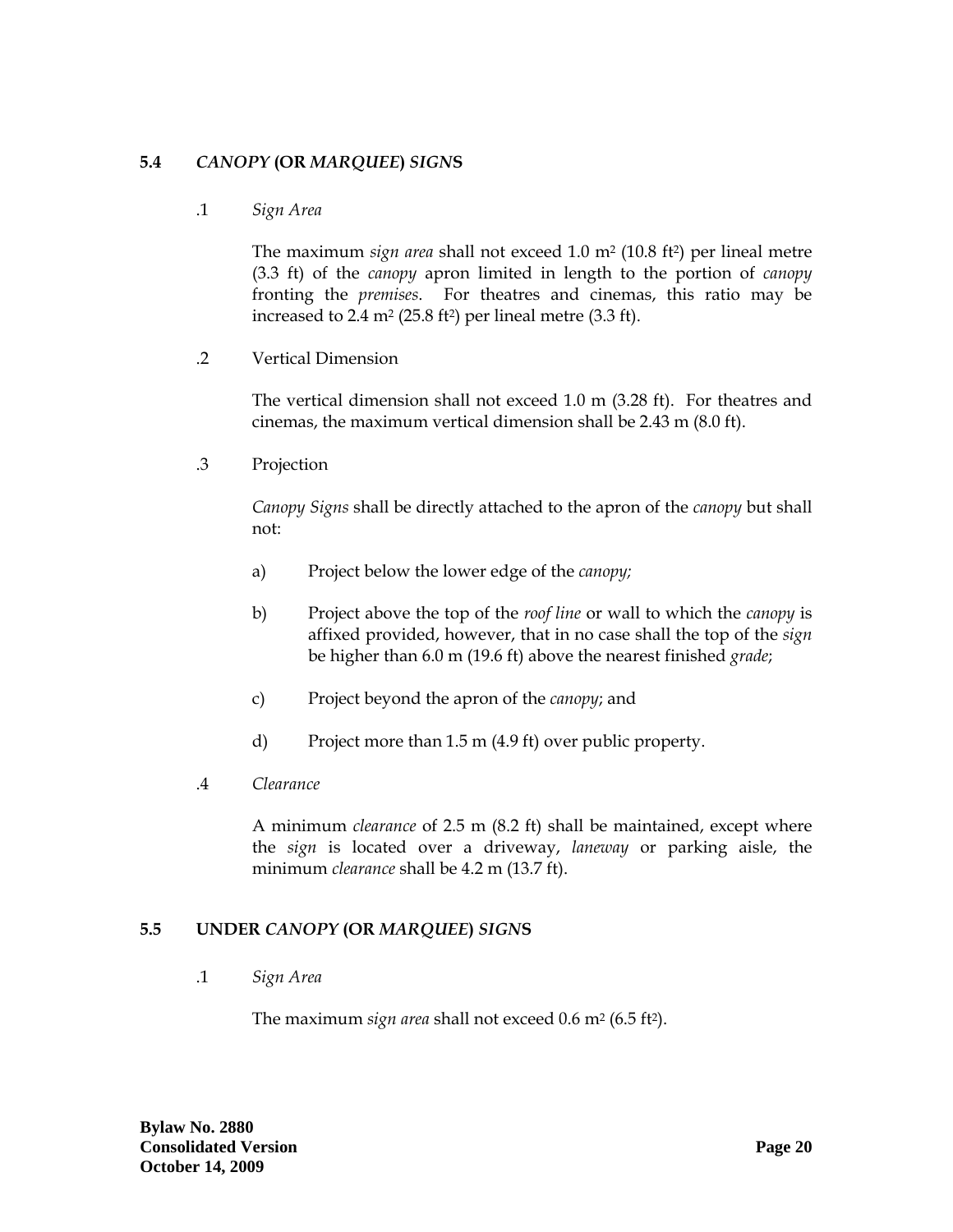<span id="page-22-0"></span>.2 Vertical Dimension

The vertical dimension shall not exceed 0.4 m (1.3 ft).

.3 *Clearance*

The minimum vertical *clearance* shall be 2.5 m (8.2 ft).

#### **5.6** *AWNING SIGN***S**

.1 *Sign Area*

The maximum *sign area* shall not exceed 1.0 m2 (10.8 ft2) per lineal metre (3.3 ft) of the *awning* apron limited in length to the portion of *awning* fronting the *premises*.

.2 *Clearance*

The minimum vertical *clearance* shall be 2.5 m (8.2 ft).

#### **5.7** *MANSARD ROOF SIGN***S**

.1 *Sign Area*

The maximum *sign area* shall not exceed 1.0 m2 (10.8 ft2) per lineal metre (3.3 ft) of the *mansard roof* limited in length to the portion of *mansard roof* fronting the *premises*.

.2 Projection

*Mansard Roof Signs* shall not project below the lower edge of the roof or facia nor higher than 0.3 m (1.0 ft) vertically below the top of the main *roof line.* 

### **5.8** *CHANGEABLE COPY SIGN***S**

.1 Number

The maximum number of *Changeable Copy Signs* on one *premise* shall be one (1) per *frontage*.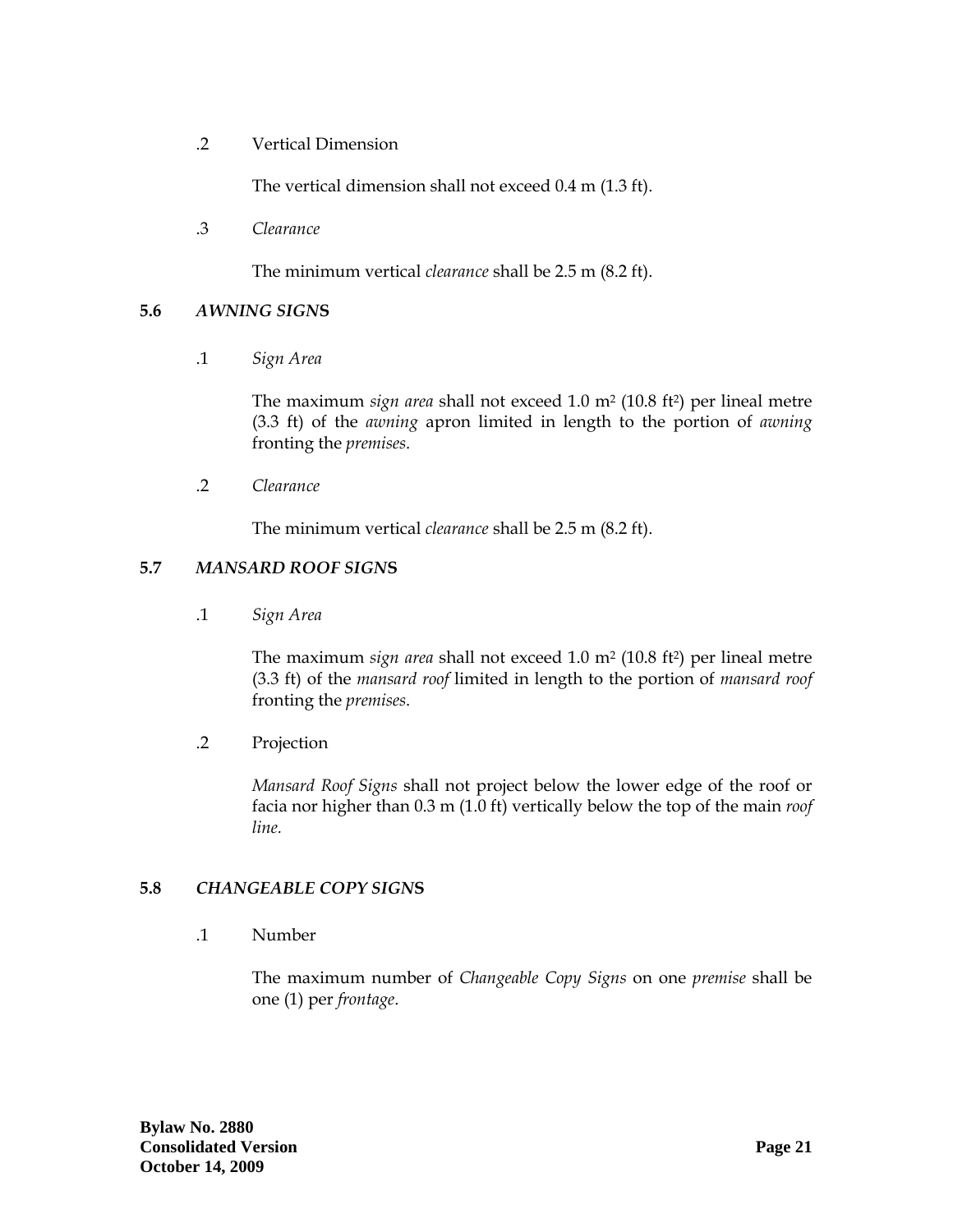#### <span id="page-23-0"></span>**5.9** *MURAL***S**

#### .1 Appearance

Any application for a *Sign Permit* for a *Mural* must be reviewed and approved by *Council* prior to issuance.

#### **5.10** *INFORMATION SIGNS*

.1. Si*gn Area*

The maximum *Sign Area* shall not exceed 1.0 m2 (10.8 ft2).

.2 Number

 The maximum number of signs shall not exceed one (1) per lot and one (1) per business or group of businesses.

.3 Approval Process

 An affirmative *Council* resolution shall be required prior to the erection or placement of any sign.

### **5.11** *PORTABLE SIGNS*

.1 *Sign Area* 

 The maximum *sign area* shall not exceed 3 m2 (32 ft2) per sign face with a maximum of two (2) sign faces.

.2 *Height* 

The maximum *height* of a *portable sign* shall not exceed 2.5 m (8.25ft.)

.3 Number

The maximum number of *portable signs* shall not exceed one (1) per parcel.

.4 Duration of Display

The duration of display of a *portable sign* shall be one (1) consecutive period to a maximum of ninety (90) days within a calendar year.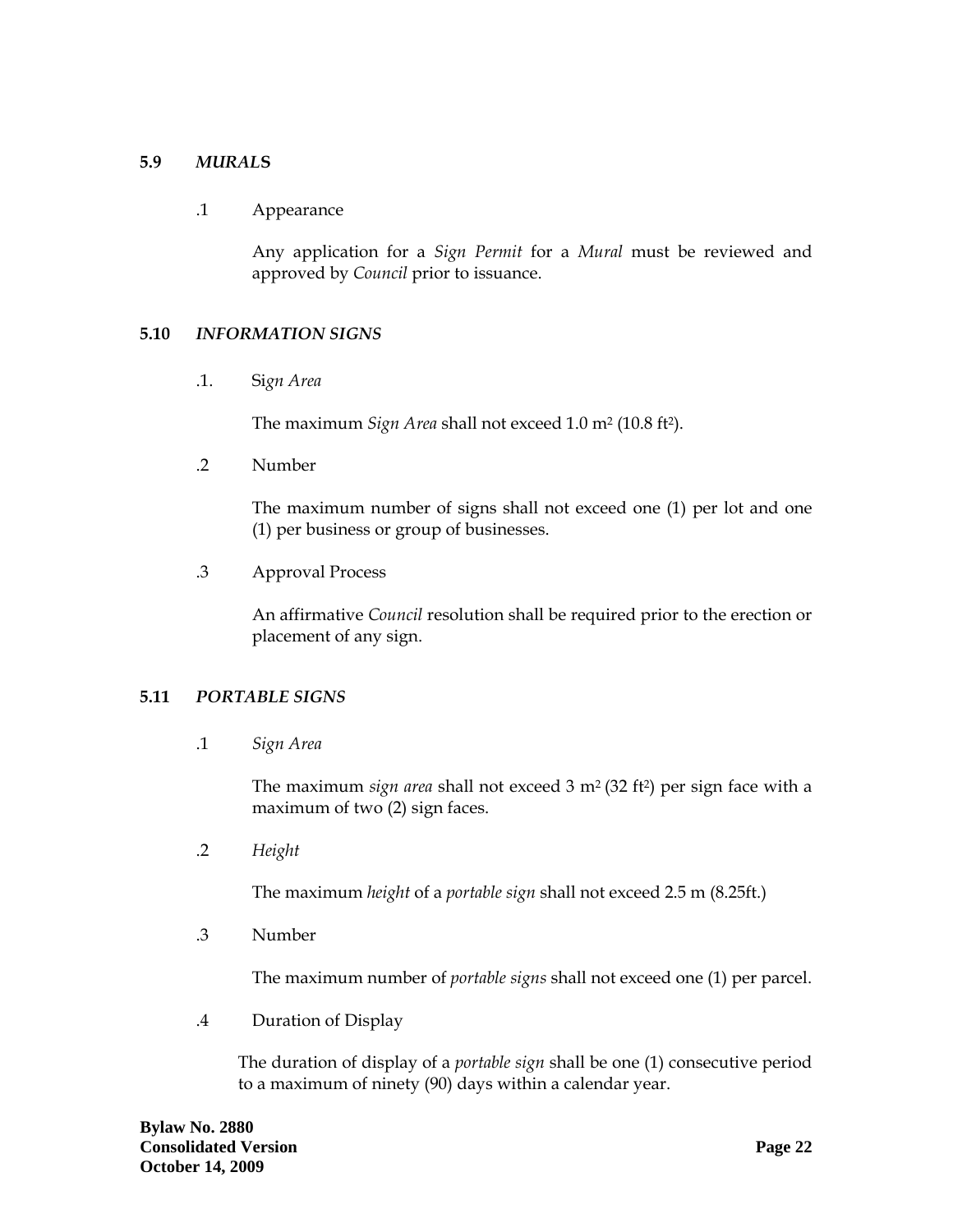<span id="page-24-0"></span>.5 Location

A *portable sign* shall be placed on the parcel it serves and must not occupy a required parking space. In the case of a corner parcel, a *portable sign* shall be placed so that it does not obscure the line of vision from a highway or sidewalk to incoming traffic. The line of vision shall be measured at a distance of 8.0 metres back along both abutting and intersecting streets along the property lines of the parcel.

# **SECTION 6 -** *SIGN* **SPECIFICATIONS BY** *ZONE*

*Sign*s shall be permitted as de*sign*ated in the various *Zones* as identified in the *City* of Salmon Arm *Zoning Bylaw* as amended from time to time, according to the following classifications:

# **6.1 SINGLE FAMILY RESIDENTIAL** *ZONE***S**

- .1 The regulations in this Section apply to all *sign*s located on lots *zone*d:
	- R-1 Single Family Residential *Zone*
	- R-2 Single Family/Duplex Residential *Zone*
	- R-3 Waterfront Residential *Zone*
	- R-7 Large Lot Single Family Residential *Zone*
	- R-8 Single Family/Secondary Suite Residential *Zone*
	- R-9 Estate Residential *Zone*
- .2 *Signs* may be erected as permitted in Subsection 3.12.

# **6.2 MULTIPLE FAMILY RESIDENTIAL** *ZONE***S**

- .1 The regulations in this Section apply to all *sign*s located on lots *zone*d:
	- R-4 Medium Density Residential *Zone*
	- R-5 High Density Residential *Zone*
	- R-6 Mobile Home Park Residential *Zone*
- .2 *Signs* may be erected as permitted in Subsection 3.12.

### **6.3 LOCAL COMMERCIAL** *ZONE*

- .1 The regulations in this Section apply to all *sign*s located on lots *zone*d:
	- C-1 Local Commercial *Zone*

**Bylaw No. 2880 Consolidated Version Page 23 Page 23 October 14, 2009**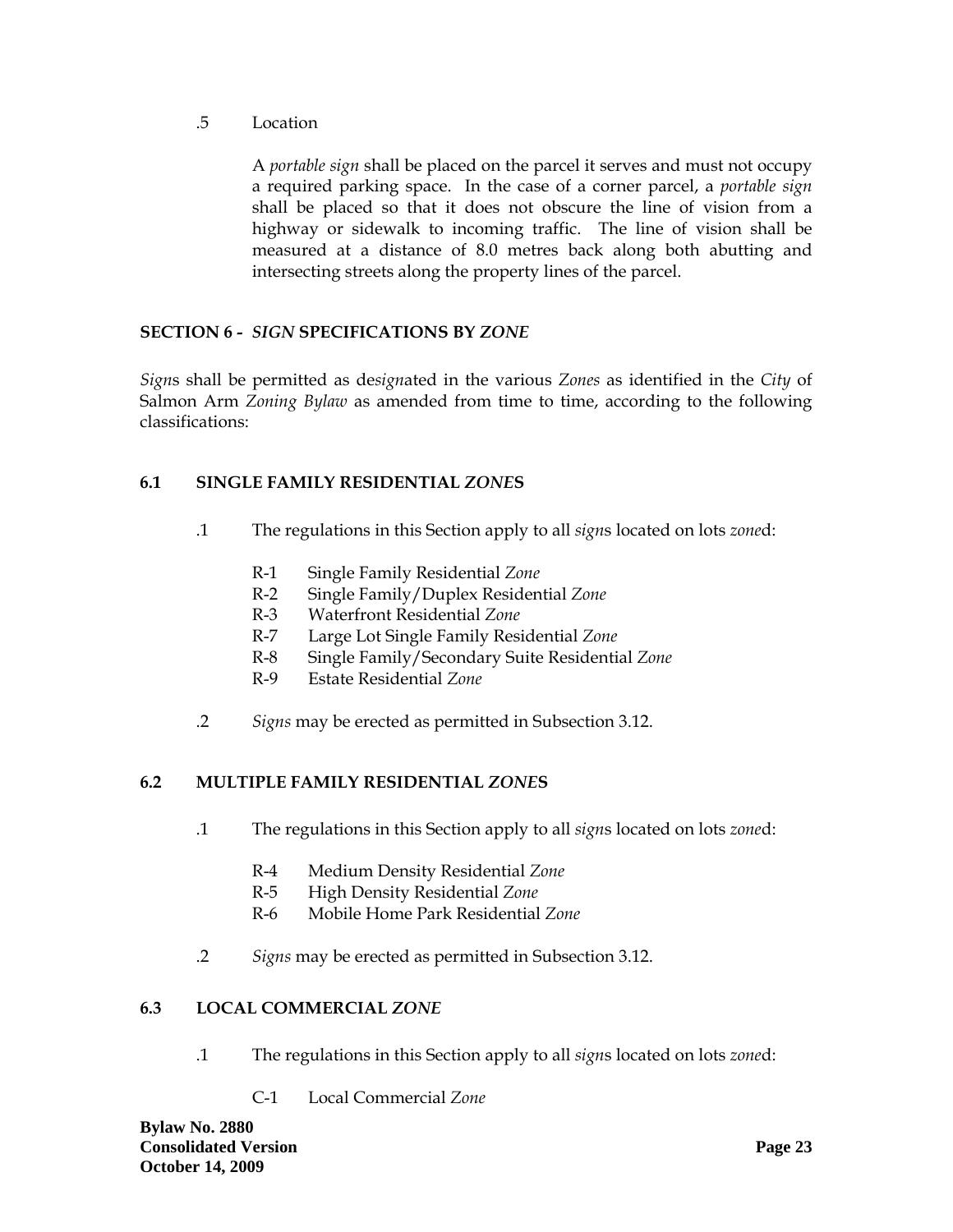- <span id="page-25-0"></span>.2 *Signs* may be erected as permitted in Subsection 3.12.
- .3 The following *Sign*s may be erected provided that a *Sign Permit* is obtained and all other provisions of this bylaw are satisfied:
	- a) *Facia*, *Canopy*, *Under Canopy*, *Awning*, *Projecting* and *Mansard Roof Signs* provided that the combined *sign area* shall not exceed 0.5 m2 (5.38 ft2) per lineal metre (3.3 ft) of wall *frontage*; and
	- b) One (1) *Freestanding Sign* provided that:
		- i) The *sign area* shall not exceed 4.1 m<sup>2</sup> (44.1 ft<sup>2</sup>); and
		- ii) The *height* shall not exceed 6.0 m (19.6 ft).
	- *c) Portable Signs*

## **6.4 TOWN CENTRE COMMERCIAL** *ZONES*

- .1 The regulations in this Section apply to all *sign*s located on lots *zone*d:
	- C-2 Town Centre Commercial *Zone*
	- C-2 (A) Small Lot Town Centre Commercial Zone
- .2 *Signs* may be erected as permitted in Subsection 3.12.
- .3 The following *sign*s may be erected provided that a *Sign Permit* is obtained and all other provisions of this Bylaw are satisfied:
	- a) *Facia*, *Canopy*, *Under Canopy*, *Awning*, *Projecting* and *Mansard Roof Signs* provided that the combined *sign area* shall not exceed 1.0 m2 (10.8 ft2) per lineal metre (3.3 ft) of wall *frontage*; and
	- b) *Freestanding Signs* provided that for lots not having frontage to the Trans Canada Highway:
		- i) The combined sign area(s) shall not exceed  $20 \text{ m}^2 (215.28)$ ft<sup>2</sup>) or 10.0 m<sup>2</sup> (107.64 ft<sup>2</sup>) per sign face per frontage; and
		- ii) The height shall not exceed 6.0 m (19.68 ft)
	- c) Balloon Signs or other gas filled figures or devices are permitted to advertise a special once per calendar year or to identify a new business or premises, provided that the figures or devices shall not be placed and/or maintained for a period longer than twenty-one (21) days."
	- d) *Portable Signs*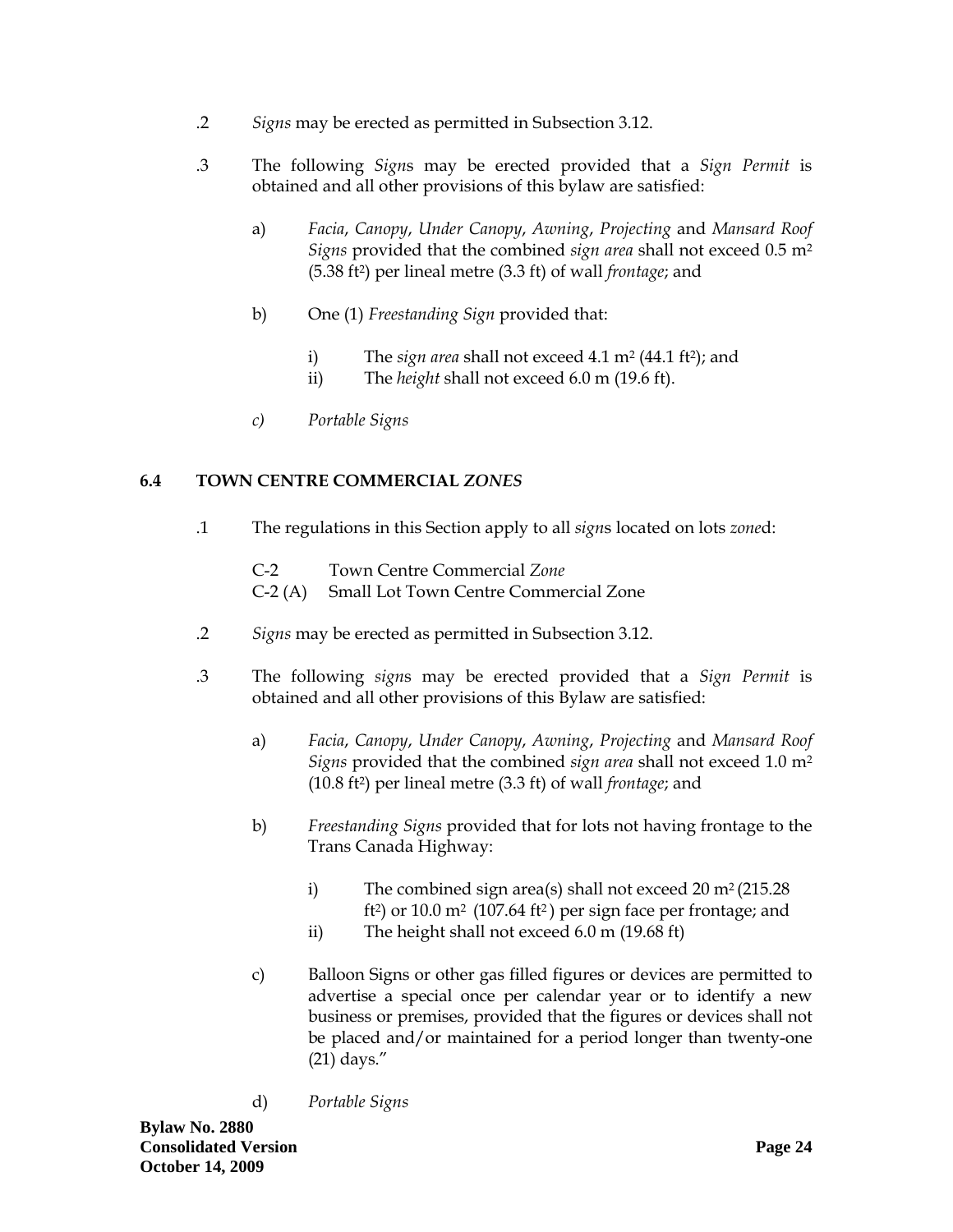# <span id="page-26-0"></span>**6.5 SERVICE / HIGHWAY COMMERCIAL** *ZONE***S**

- .1 The regulations in this Section apply to all *sign*s located on lots *zone*d:
	- C-3 Service Commercial *Zone*
	- C-4 Fuel Service Station Commercial *Zone*
	- C-5 Tourist Commercial *Zone*
	- C-6 Tourist / Recreation Commercial *Zone*
	- C-7 Shopping Centre Commercial *Zone*
	- C-8 Farm Produce Commercial *Zone*
- .2 *Signs* may be erected as permitted in Subsection 3.12.
- .3 The following *sign*s may be erected provided that a *Sign Permit* is obtained and all other provisions of this bylaw are satisfied:
	- a) *Facia*, *Canopy*, *Under Canopy*, *Awning*, *Projecting* and *Mansard Roof Signs* provided that the combined *sign area* shall not exceed 1.0 m2 (10.8 ft2) per lineal metre (3.3 ft) of wall *frontage*; and
	- b) *Freestanding Signs*.
	- c) Balloon Signs or other gas filled figures or devices are permitted to advertise a special once per calendar year or to identify a new business or premises, provided that the figures or devices shall not be placed and/or maintained for a period longer than twenty-one (21) days."
	- d) *Portable Signs*
- .4 The following *Sign*s may be erected in C-6 *zone*d properties located in the area de*sign*ated as Downtown Waterfront Development Permit Area provided that a *Sign Permit* is obtained and all other provisions of this bylaw are satisfied:
	- a) *Facia*, *Canopy*, *Under Canopy*, *Awning*, *Projecting* and *Mansard Roof Signs* provided that the combined *sign area* shall not exceed 0.5 m2 (5.38 ft) per lineal metre (3.3 ft) of wall *frontage*; and
	- b) One (1) Freestanding Sign per frontage provided that:
		- i) The maximum sign area shall not exceed  $8.2 \text{ m}^2 (88.2 \text{ ft}^2)$  or 4.1 m2
			- (44.1 ft2) per sign face per frontage; and
		- ii) The height shall not exceed 6.0 m (19.6 ft).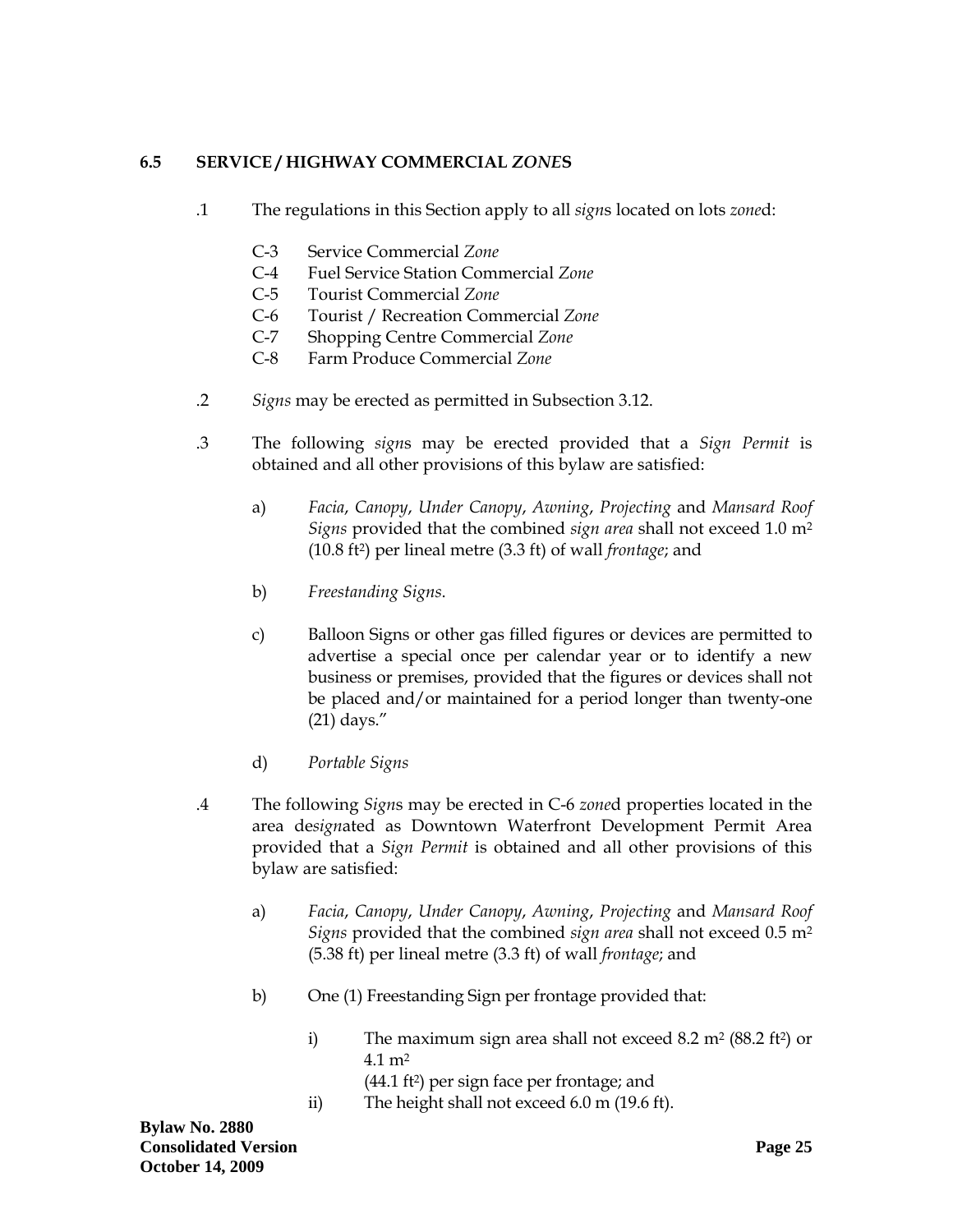## <span id="page-27-0"></span>**6.6 COUNTRY INN COMMERCIAL** *ZONE*

- .1 The regulations in this Section apply to all *sign*s located on lots *zone*d:
	- C-9 Country Inn Commercial *Zone*
- .2 *Signs* may be erected as permitted in Subsection 3.12.
- .3 *Facia, Canopy, Under Canopy, Awning, Projecting* and *Mansard Roof Signs* provided that the combined *sign area* shall not exceed 3.7 m2 (39.8 ft2)*.*

### **6.7 PARK & RECREATION** *ZONE***S**

- .1 The regulations in this Section apply to all *sign*s located on lots *zone*d:
	- P-1 Park and Recreation *Zone*
	- P-2 Airport *Zone*
	- P-3 Institutional *Zone*
- .2 *Signs* may be erected as permitted in Subsection 3.12.
- .3 The following *sign*s may be erected in the P-1 and P-2 *Zone*s provided that a *Sign Permit* is obtained and all other provisions of this Bylaw are satisfied:
	- a) *Facia*, *Canopy*, *Under Canopy*, *Awning*, *Projecting* and *Mansard Roof Signs* provided that the combined *sign area* shall not exceed 1.0 m2 (10.8 ft2) per lineal metre (3.3 ft) of wall *frontage*; and
	- b) *Freestanding Signs*.
	- c) *Portable Signs*
- .4 The following *sign*s may be erected in the P-3 *Zone* provided that a *Sign Permit* is obtained and all other provisions of this bylaw are satisfied:
	- a) *Facia*, *Canopy*, *Under Canopy*, *Awning*, *Projecting* and *Mansard Roof Signs* provided that the combined *sign area* shall not exceed 0.5 m2 (5.38 ft) per lineal metre (3.3 ft) of wall *frontage*; and
	- b) One (1) *Freestanding Sign* provided that:
		- i) The *sign area* shall not exceed 4.1 m<sup>2</sup> (44.1 ft<sup>2</sup>); and
		- ii) The *height* shall not exceed 4.5 m (14.76 ft).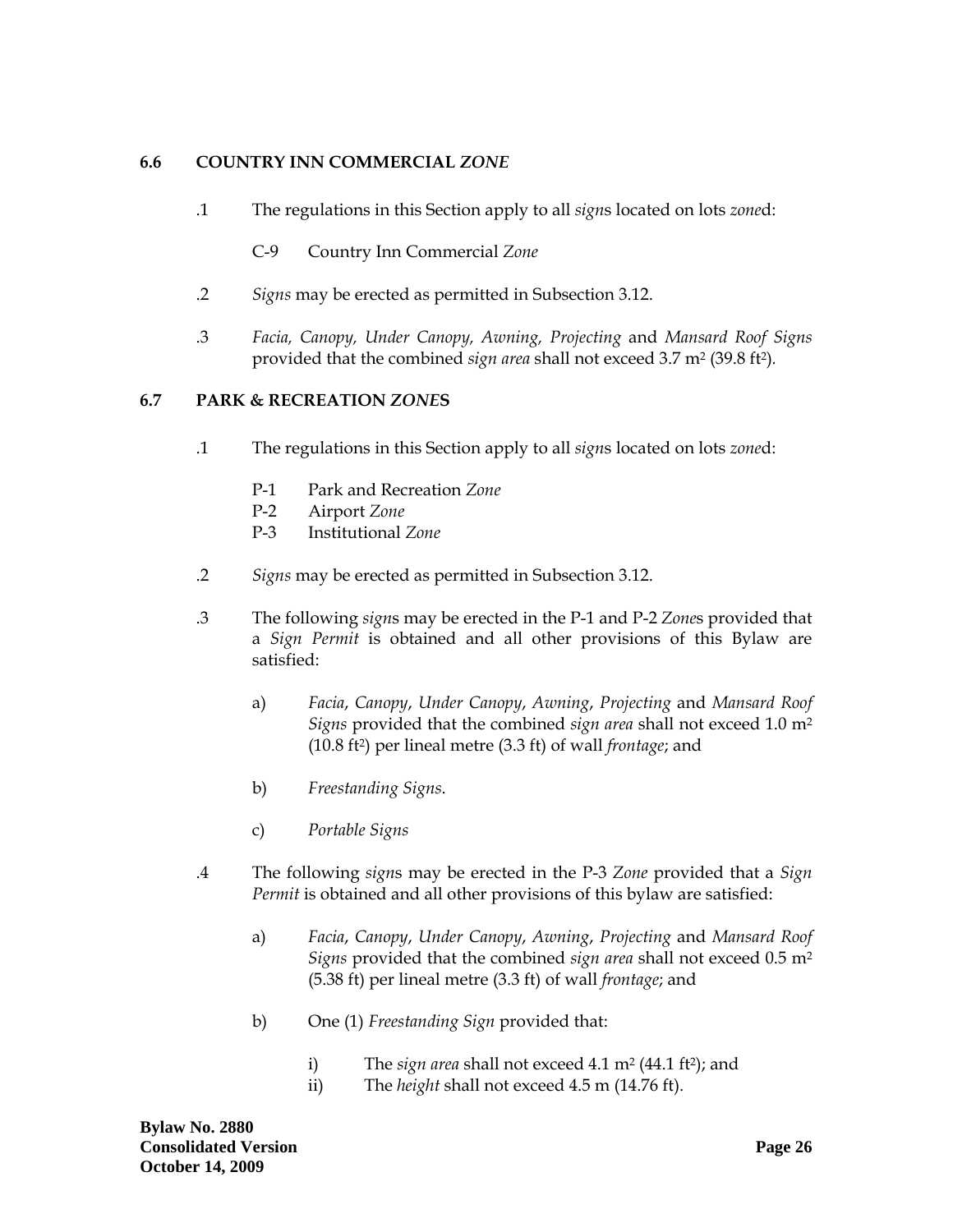c) *Portable Signs*

## <span id="page-28-0"></span>**6.8 INDUSTRIAL** *ZONE***S**

- .1 The regulations in this Section apply to all *sign*s located on lots *zone*d:
	- M-1 General Industrial *Zone*
	- M-2 Light Industrial *Zone*
	- M-3 Gravel Extraction *Zone*
	- M-4 Abattoir *Zone*
	- M-5 Auto Wrecking / Salvage Yard *Zone*
- .2 *Signs* may be erected as permitted in Subsection 3.12.
- .3 The following *sign*s may be erected provided that a *Sign Permit* is obtained and all other provisions of this bylaw are satisfied:
	- a) *Facia*, *Canopy*, *Under Canopy*, *Awning*, *Projecting* and *Mansard Roof Signs* provided that the combined *sign area* shall not exceed 1.0 m2 (10.8 ft2) per lineal metre (3.3 ft) of wall *frontage*; and
	- b) *Freestanding Signs*.
	- c) Balloon Signs or other gas filled figures or devices are permitted to advertise a special once per calendar year or to identify a new business or premises, provided that the figures or devices shall not be placed and/or maintained for a period longer than twenty-one (21) days."
	- *d) Portable Signs*

### **6.9 AGRICULTURAL** *ZONE***S**

- .1 The regulations in this Section apply to all *sign*s located on lots *zone*d:
	- A-1 Agriculture *Zone*
	- A-2 Rural Holding *Zone*
	- A-3 Small Holding *Zone*
- .2 *Signs* may be erected as permitted in Subsection 3.12.
- .3 *Portable Signs*

**Bylaw No. 2880 Consolidated Version Page 27 October 14, 2009**